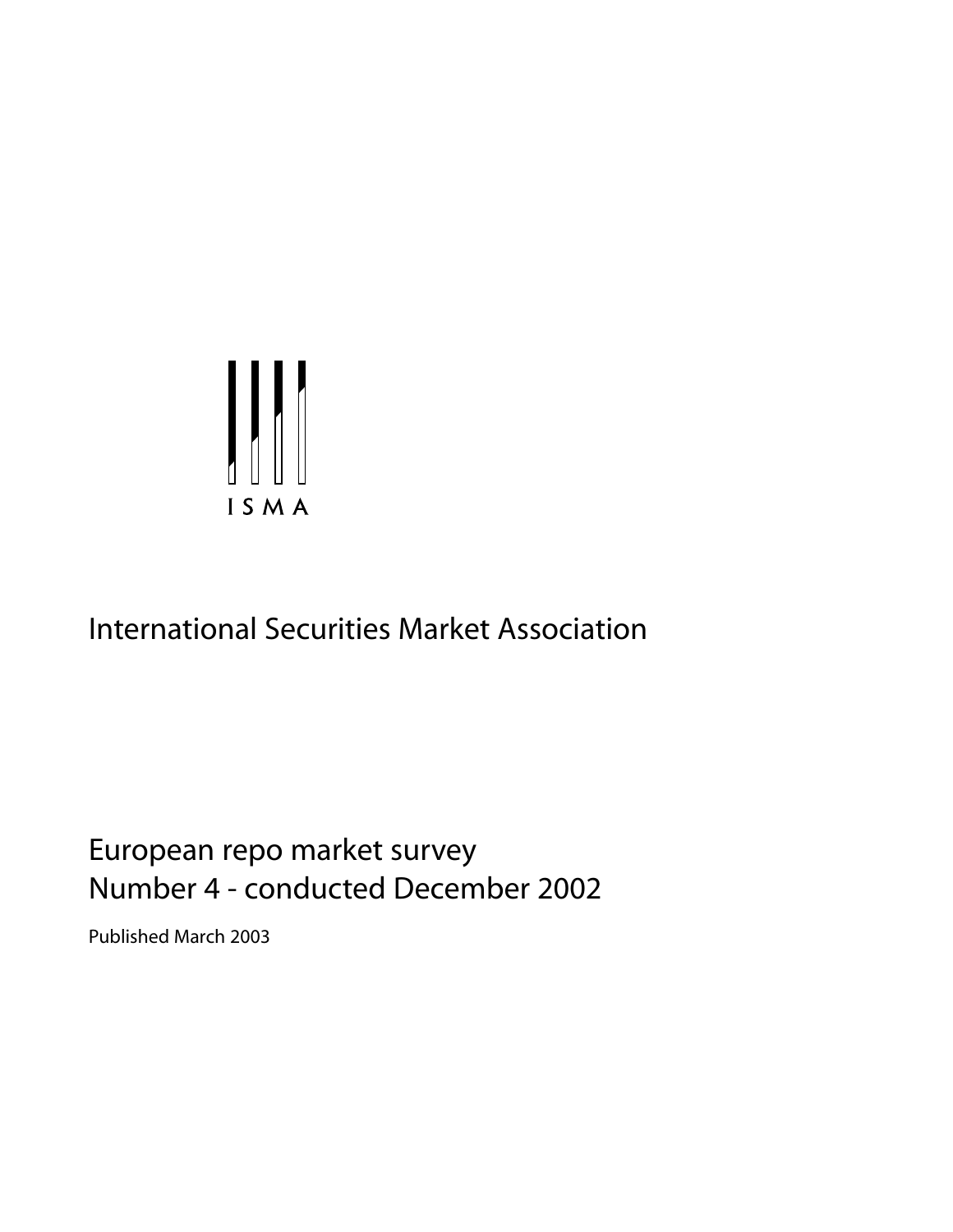© International Securities Market Association (ISMA), Zurich, 2003. All rights reserved. No part of this publication may be reproduced or transmitted in any form or by any means without permission from ISMA.

International Securities Market Association Rigistrasse 60 P.O. Box CH-8033 Zurich www.isma.org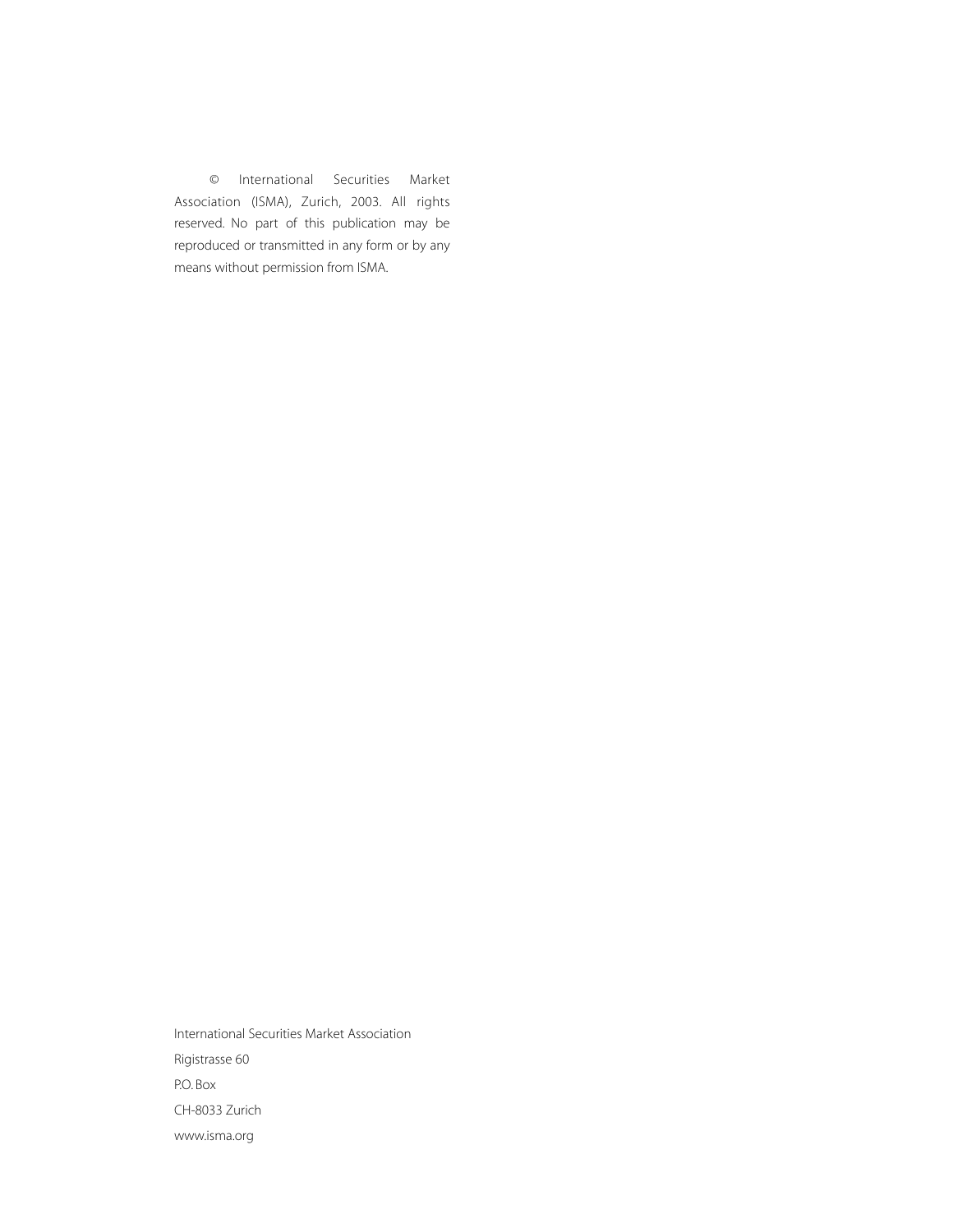# CONTENT

| About the author  |                               | 5  |
|-------------------|-------------------------------|----|
| Executive summary |                               | 6  |
| Chapter 1:        | The survey                    | 8  |
| Chapter 2:        | Methodological issues         | 9  |
| Chapter 3:        | Analysis of survey results    | 10 |
| Chapter 4:        | Conclusion                    | 20 |
| Appendix A:       | <b>Survey Guidance Notes</b>  | 21 |
| Appendix B:       | Participants in the survey    | 25 |
| Appendix C:       | ISMA's repo council structure | 27 |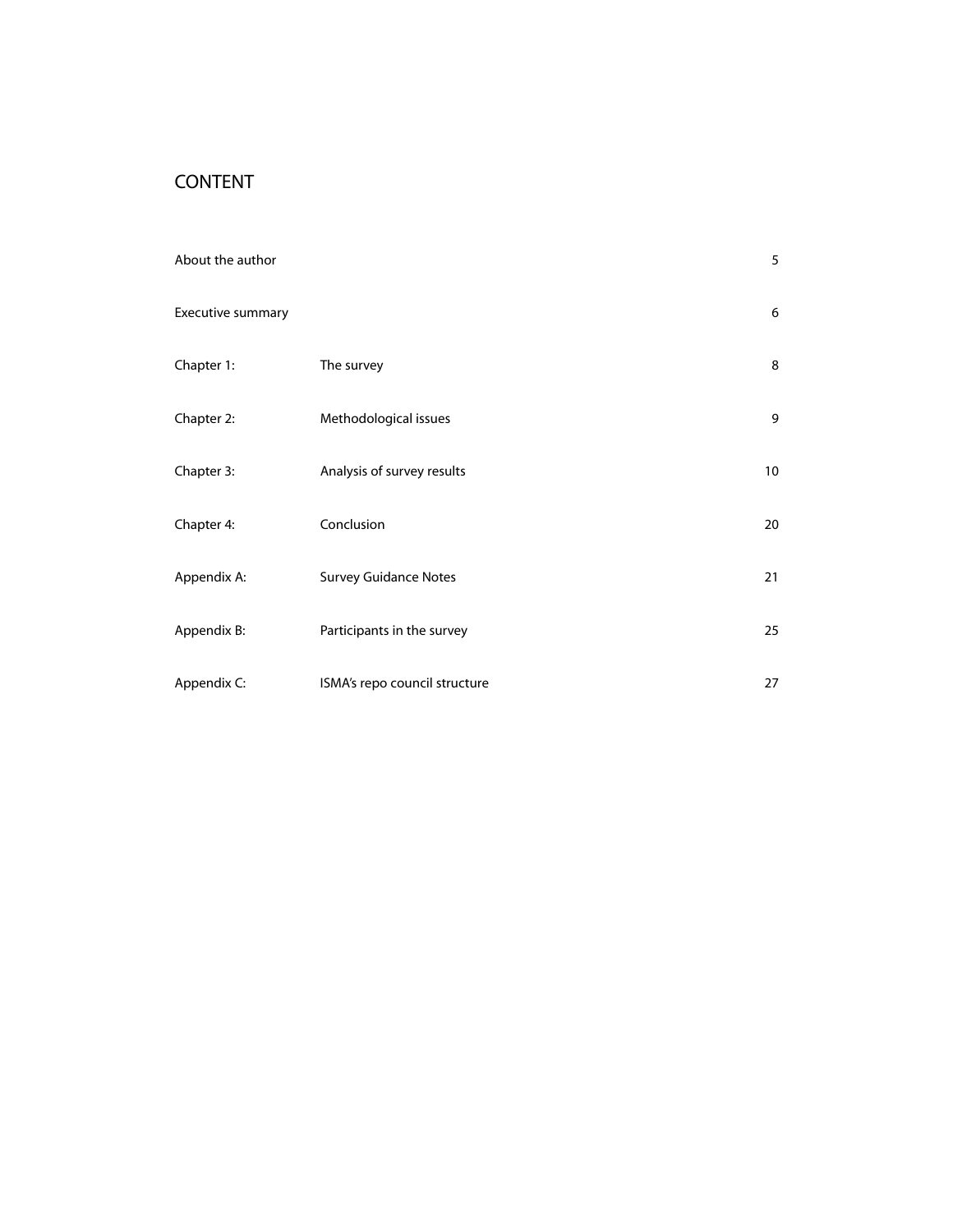This report has been commissioned by the International Securities Market Association (ISMA) in particular support of members of ISMA's European Repo Council (ERC) and in the interests of the international securities market as a whole.

Its purpose is to help participants in, and observers of, Europe's cross-border repo market to gauge the size of the market.

All statements, opinions and conclusions contained within this report are made in a personal capacity by the author, are his sole responsibility and do not represent the opinion of ISMA, which has neither taken an official position on the issues discussed, statements made and conclusions drawn herein nor sought to verify the information, statistics, opinions or conclusions provided.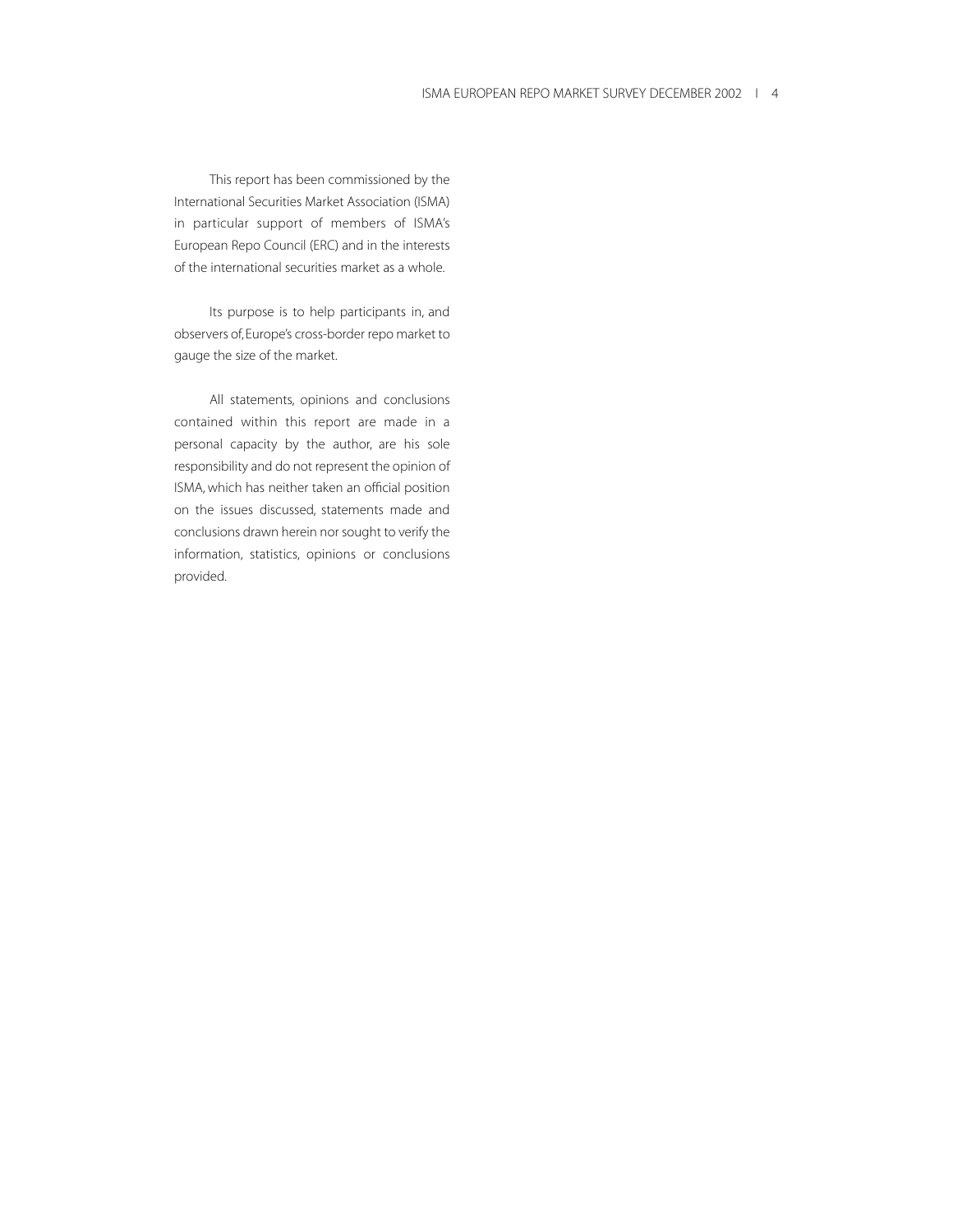# ABOUT THE AUTHOR

This report was compiled by Richard Comotto, a Visiting Fellow at the ISMA Centre at the University of Reading in the UK, where he is responsible for teaching MSc modules on money markets (including the repo market) and risk management. He also lectures on repo and securities lending on ISMA's General and Operations Certification Programmes, and is Course Director of the ISMA-ACI annual Professional Repo Market Course. He is currently advising the ACI on the restructuring of their suite of FX and money market examinations.

The author also acts as an independent consultant providing research and training on the international money, securities and derivatives markets to professional market associations, government agencies, regulatory authorities, banks, brokers and financial information services.

Mr. Comotto has written a number of books and articles on a range of financial topics, including the foreign exchange and money markets, swaps and electronic trading systems. He takes particular interest in the impact of 'electronic brokers' on the foreign exchange market and in the more recent introduction of electronic trading systems into the bond and repo markets. He is a regular speaker at conferences on the repo market and on electronic trading in the fixed-income market.

The author served for ten years at the Bank of England, within its Foreign Exchange Division and on secondment to the International Monetary Fund in Washington DC.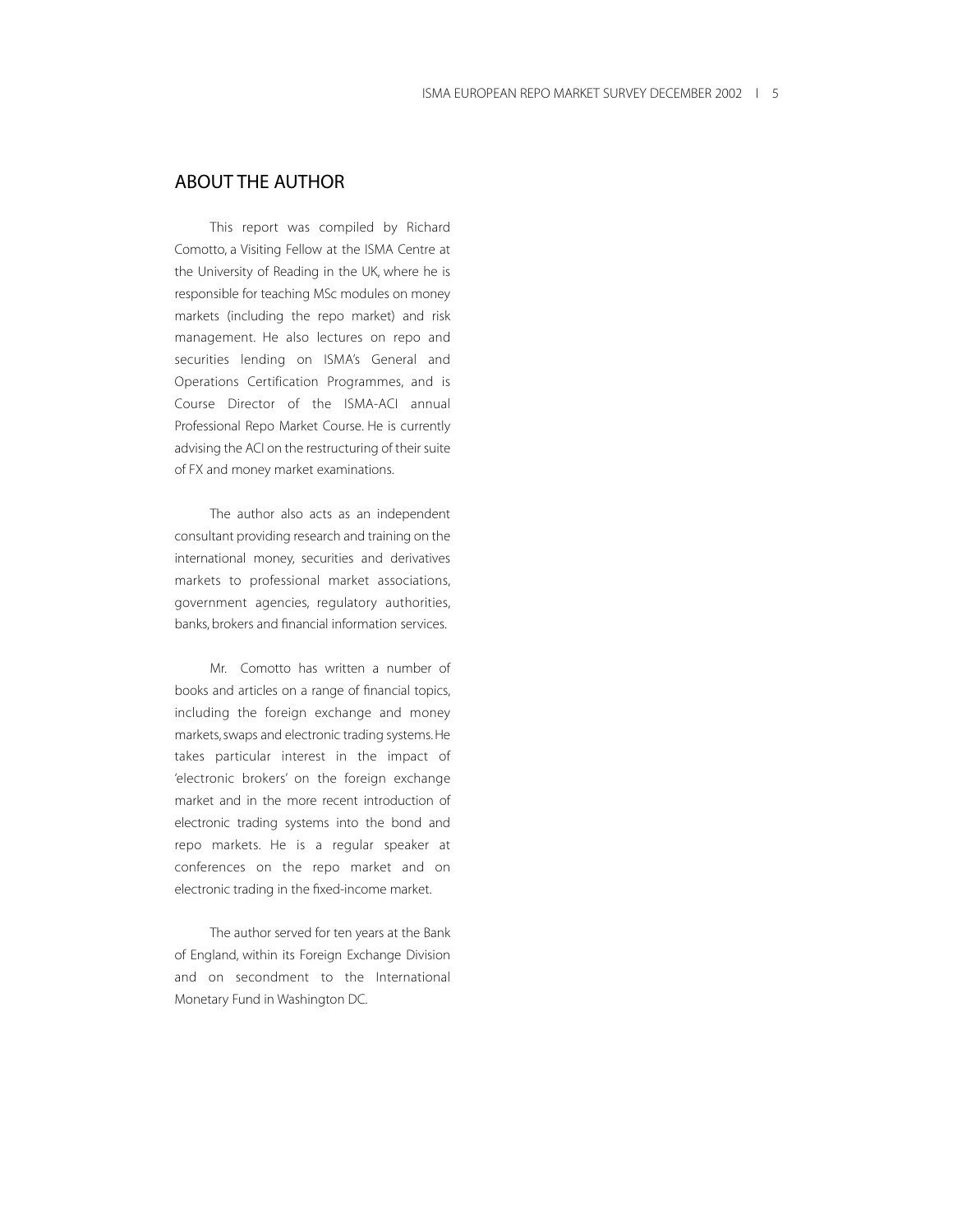# EXECUTIVE SUMMARY

In December 2002, the European Repo Council (ERC) of the International Securities Market Association (ISMA) conducted its fourth semiannual survey of the repo market in Europe.

The latest survey asked a sample of financial institutions in Europe for the value of their repo contracts that were still outstanding at close of business on December 11, 2002. Replies were received from 82 offices of 76 financial groups, mainly banks.

#### Total repo business

The total value of repo contracts outstanding on the books of the 82 institutions which participated in the latest survey was EUR 3,377 billion, compared to EUR 3,305 billion in June 2002, EUR 2,400 billion in December 2001 and EUR 1,863 billion in June 2001. In addition, the survey sample also had repo contracts with the European Central Bank (ECB) at the close of business on December 11, 2002, to the total outstanding value of EUR129 billion.

While the headline numbers produced by the survey fix the lower boundary of the European repo market, it is not possible to use them to measure the growth in the market. Some of the changes between surveys will represent the entry and exit of institutions into and out of the survey. Instead, year-on-year growth in the European repo market was measured by comparing only the returns from the 39 institutions that have participated in all four surveys. The aggregate outstanding value of repo contracts at these institutions grew by 2.2% over the year to December 2002.By comparison,the year-on-year growth of this sample between June 2001 and June 2002 was 14.4%, showing that growth had decelerated sharply in the second half of 2002.

#### Counterparty analysis

The latest survey revealed a much larger share for electronic trading at 16.8% of the total value of outstanding contracts compared with 12.7% in June. The number of survey participants trading repo electronically jumped from 39 in June to 48 in the latest survey (representing 59% of the survey sample). However, the growth in the value of electronic trading came principally from the 39 users which participated in the June survey rather than from the addition of the nine new users.

## Geographical analysis

The survey shows that 42.9% of reported outstanding repo contracts were with domestic counterparties, 50.4% were cross-border and 6.7% were negotiated anonymously on an Automated Trading System (ATS) and settled with a central clearing counterparty (CCP). Of the cross-border business, 24.0% was with counterparties in the eurozone and 26.4% was with counterparties outside the eurozone.

The share of domestic business has declined continuously since the first survey, initially to the benefit of cross-border business, but more recently reflecting the recovery in the share of anonymous electronic trading.

In December, 35 institutions reported anonymous electronic trading compared to 21 in June 2002, representing an increase in the percentage of the survey sample to 43% from 23%. There is a suggestion in these numbers of gathering momentum behind the growth of anonymous electronic trading.

#### Settlement analysis

In the latest survey, 7.3% of total outstanding business was settled through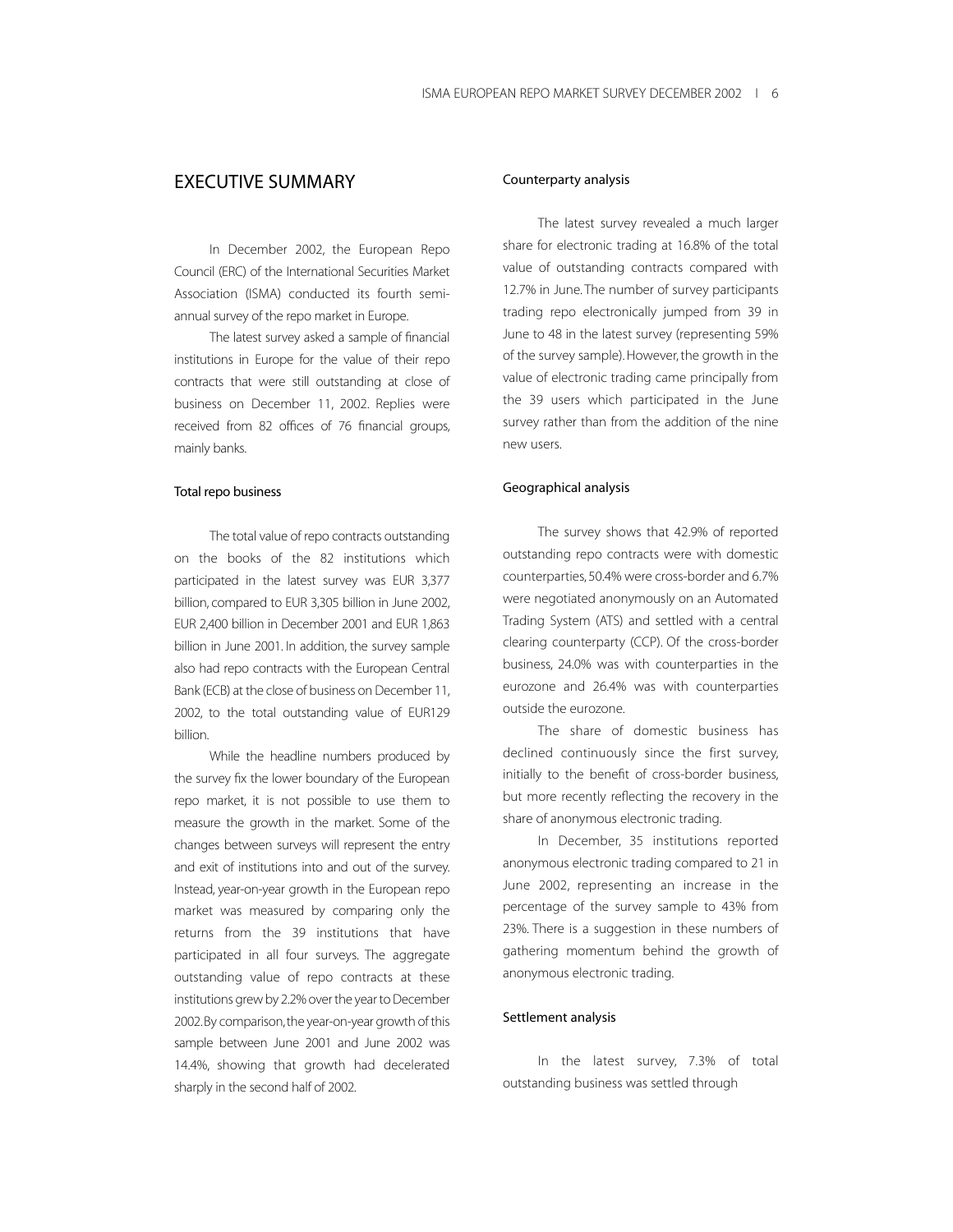tri-party repo arrangements, compared to 6.3% in June 2002. The increase largely reflected the growth in the tri-party business of existing users. The number of institutions using tri-party repos is around one-third of the survey sample and has remained at around this level since June 2002.

## Cash currency analysis

In the latest survey, 77.2% of reported outstanding repos were denominated in euros (EUR), 10.0% in pounds sterling (GBP), 7.7% in US dollars (USD) and 2.2% in Japanese yen (JPY). The share of the euro increased, largely at the expense of the yen and, to a lesser extent, sterling and the US dollar.

## Collateral analysis

The share of repo collateral held by survey participants which was issued in countries in the eurozone rose to 75.7%, compared with 74.4% in June. There were large increases in the share of collateral issued in Germany (28.9% from 26.9%) and Spain (6.9% from 5.5%) and, to a lesser extent, Belgium (5.3% from 4.6%) and Italy (18.5% from 18.0%), at the expense of collateral issued in France (10.7% from 14.7%).

## Maturity analysis

Between the June and December 2002 surveys, the average remaining term to maturity of outstanding contracts lengthened.The share of outstanding repos with less than one week remaining to maturity was smaller at 35.7% compared to 41.4% in June. The share of repos with between seven days and one month remaining to maturity was larger at 27.6% compared to 25.8% in June.The share of contracts with between one and six months remaining to maturity increased to 24.0% from 16.8% in June, but contracts with more than six months accounted for only 5.9% compared with 11.4% in

June. The share of forward-forward repos rebounded to 6.8% from 4.6% in June.

The lengthening of the average remaining term to maturity may have reflected banks seeking to ensure funding over the turn of the year with longer-term contracts and greater trading activity ahead of expected changes in official interest rates as central banks responded to the threat of recession and international political uncertainty.

#### Product analysis

The number of institutions that undertook securities lending and borrowing from their repo desks was down to 43, compared with 46 in June. However, the share of total business that was accounted for by securities lending and borrowing was larger at 13.6% compared with 12.5% in June.

#### Concentration analysis

The concentration of the survey sample continued to fall between December and June. The top ten institutions in the survey accounted for some 50.9% of total reported business (down from 55% in June). The top twenty accounted for 73% (down from 78%) and the top thirty for 87.6% (down from 90%).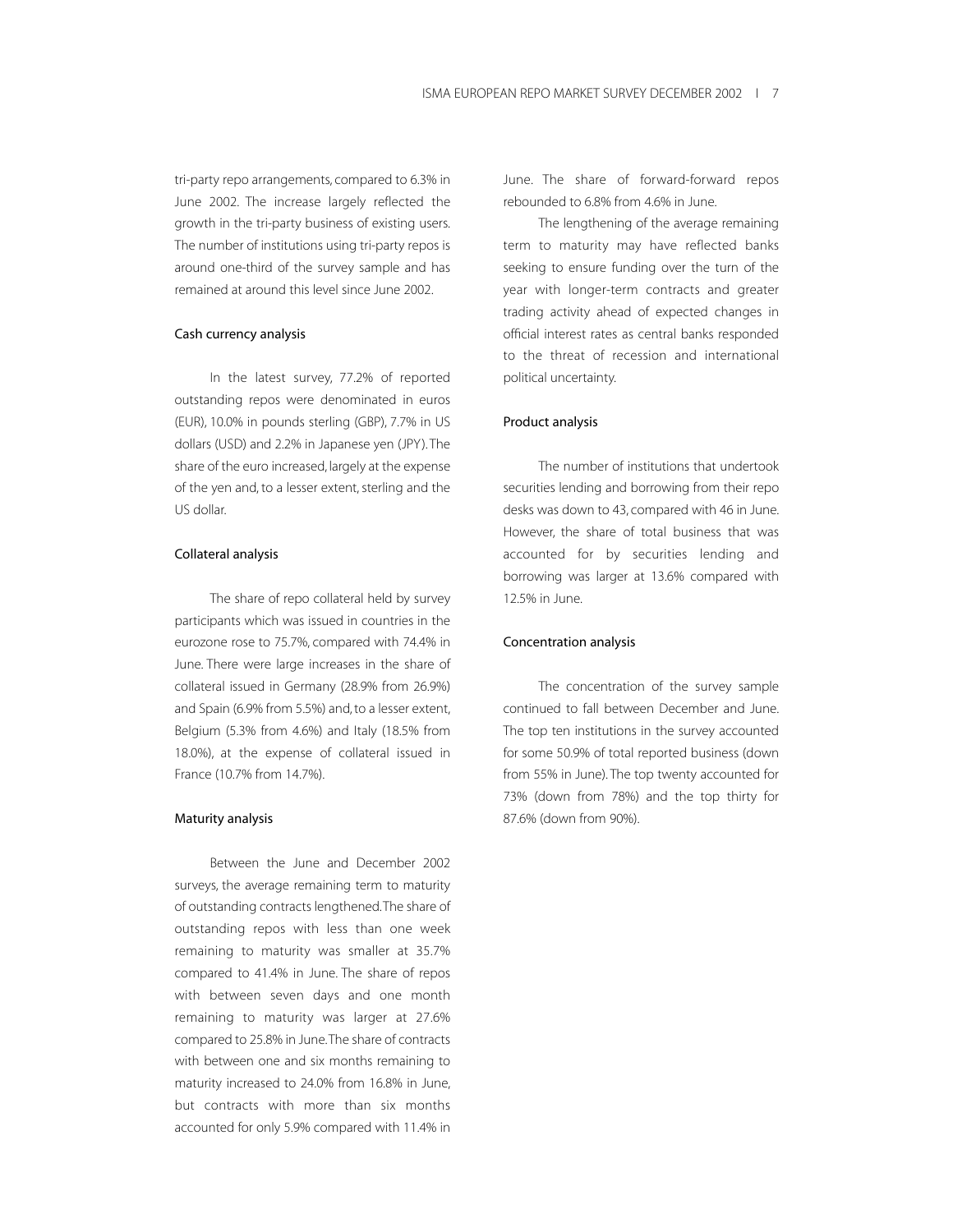# CHAPTER 1: THE SURVEY

On December 11, 2002, the European Repo Council (ERC) of the International Securities Market Association (ISMA) conducted its fourth semi-annual survey of the repo market in Europe.

The ISMA survey has been supported by the ACI – The Financial Markets Association, and welcomed by the European Central Bank (ECB) and European Commission. The survey was managed and the results analysed on behalf of ISMA by the ISMA Centre at Reading University in England under the guidance of the ERC Steering Committee ("ERC Committee").

#### 1.1 What the survey asked

The survey asked financial entities in a number of European centres for the value of the cash side of repo and reverse repo contracts still outstanding at close of business on Wednesday, December 11, 2002.

The questionnaire also asked institutions to analyse their business in terms of type of counterparty, currency, type of contract, type of repo rate, remaining term to maturity, method of settlement and source of collateral. In addition, it asked about securities lending and borrowing conducted on repo desks.

The detailed results of the survey are set out in Table 3.1 at the beginning of Chapter 3. An extract of the accompanying Guidance Notes is reproduced in Appendix A.

#### 1.2 The response to the survey

The latest survey was completed by 82 offices of 76 financial groups. This compares with 86 offices of 77 groups in June 2002. While 14 institutions which participated in the June 2002 survey dropped out of the latest survey, 7 new

institutions joined and 3 institutions from the December 2001 survey which had dropped out in June 2002 rejoined. However, the loss of two institutions which had participated in the June 2002 survey was due simply to the consolidation of their repo books into those of their parents.

The institutions surveyed were headquartered in 16 European countries, as well as in the US (6), Japan (4) and Switzerland (2). Of the European countries represented, 15 were in the EU and 12 in the eurozone. Many institutions provided data for their entire European repo business. Others provided separate returns for each office with its own repo book. A list of the institutions included in the survey is contained in Appendix B.

#### 1.3 The next survey

The next ISMA survey is scheduled to take place at close of business on Wednesday, June 11, 2003.

Any financial institution wishing to participate in the next survey can download copies of the questionnaire and accompanying Guidance Notes from ISMA's web site. The new forms will be published in May at the following website address:

www.isma.org/surveys/repo/participate.

Questions about the survey should be sent by e-mail to reposurvey@isma.org.

Institutions which participate in the survey receive, in confidence, a list of their rankings in the various categories of the survey.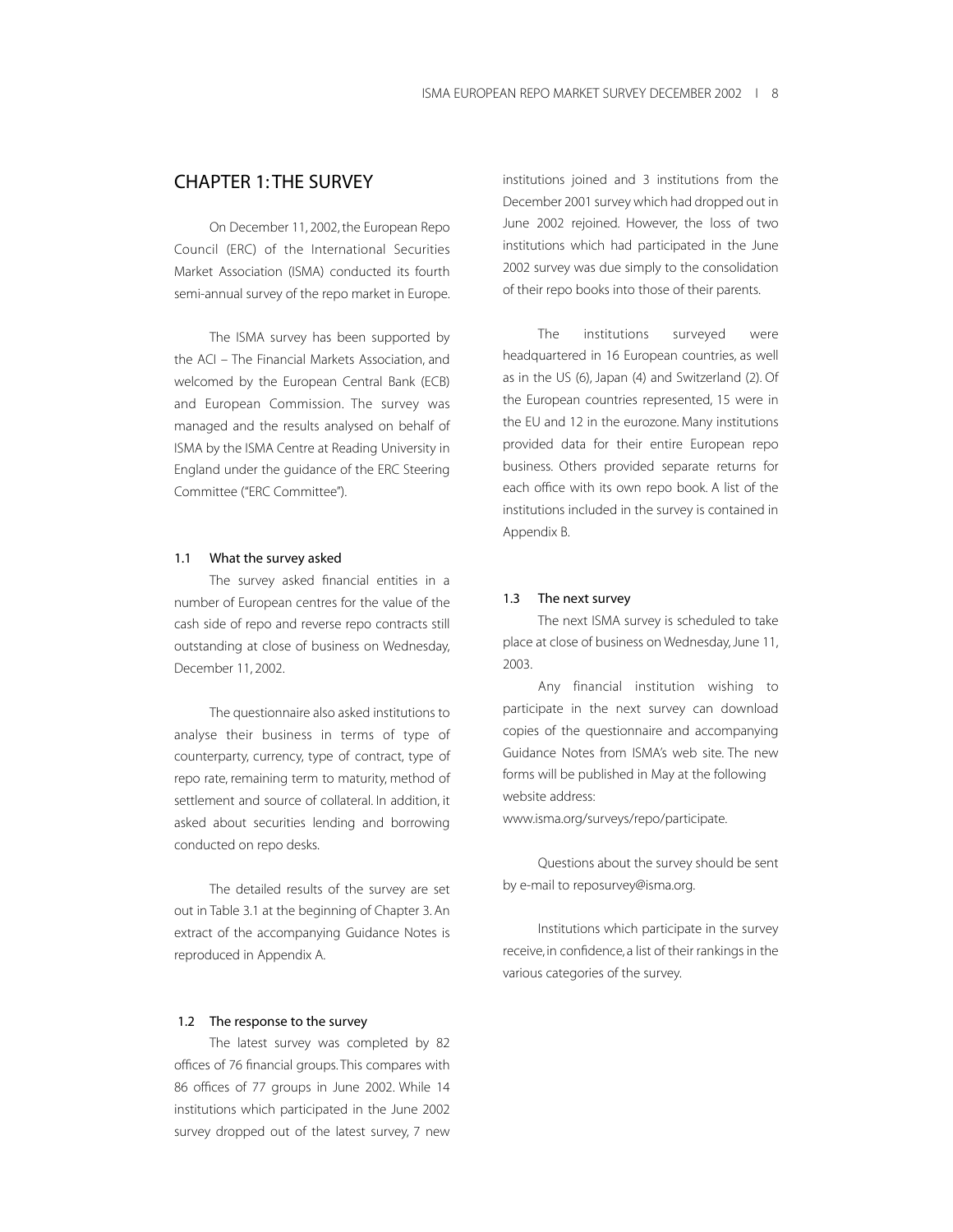# CHAPTER 2: METHODOLOGICAL ISSUES

Issues of methodology raised in the survey have been discussed in the reports of previous surveys, which may be found on ISMA's website www.isma.org. However, several new issues have arisen and are discussed here.

#### 2.1 Country coverage

The coverage of the survey remains relatively deficient in Italy, Iberia and Scandinavia.

## 2.2 Collateral analysis

For the latest survey, question  $(1.8.17)$  – "other countries" was divided into:

- (1.8.17) "EU Accession countries in the form of fixed income securities"
- (1.8.18) "other OECD countries in the form of fixed income securities"
- (1.8.19) "non-OECD European, Middle Eastern and African countries in the form of fixed income securities"
- (1.8.20) "non-OECD Asian and Pacific countries in the form of fixed income securities"
- (1.8.21) "non-OECD Latin American countries in the form of fixed income securities"
- $\cdot$  (1.8.22) "the form of equity".

# 2.3 Securities lending and borrowing by repo desks

The latest survey asked institutions to split each of the answers in question (2.1) into fixed income and equity.

## 2.4 Voice-brokers

It is hoped to extend the survey to include voice-brokers, which play an important role in the European repo market. A survey form designed for voice-brokers is available alongside the form designed for banks and other principals. Independent data from voice-brokers would provide an additional insight into the market and a check on existing data sources. In the case of London brokers, the Wholesale Market Brokers' Association (WMBA) has undertaken to collect and aggregate data from its members. A pilot exercise took place in December 2002 and observations on some of the results have been included in this report. However, it is hoped to publish full results in future surveys.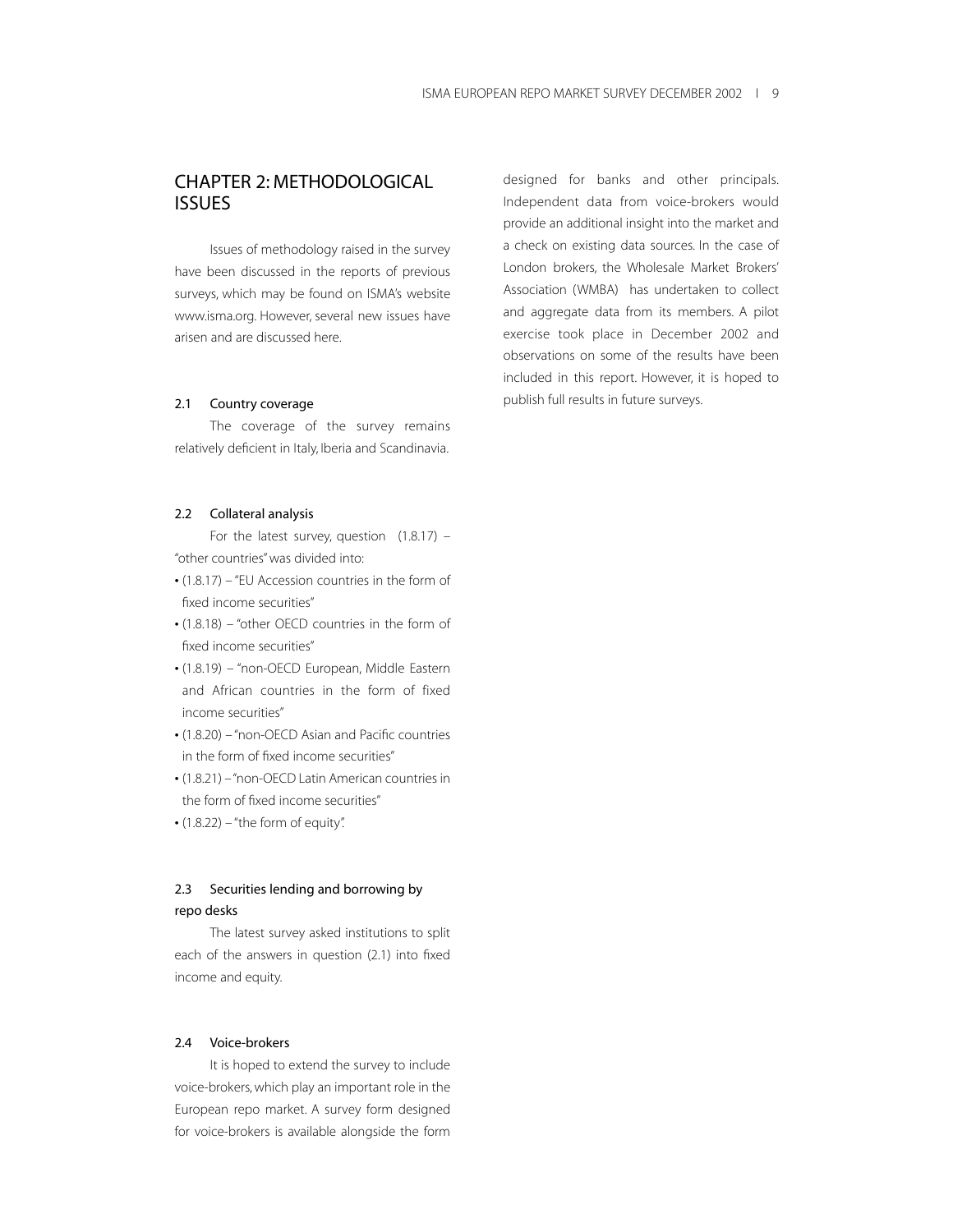# CHAPTER 3: ANALYSIS OF SURVEY RESULTS

The aggregate results for all four surveys are set out in Table 3.1.

| Q1 What are the total gross values of cash due to be    |               |        |        |        |
|---------------------------------------------------------|---------------|--------|--------|--------|
| repaid by you and repaid to you on repo transactions    |               |        |        |        |
| maturing after December 11, 2002? (figures in billions) | 2,157         | 2,400  | 3,305  | 3,377  |
| Of the amounts given in response to question (1) above: |               |        |        |        |
|                                                         | <b>Jun-01</b> | Dec-01 | Jun-02 | Dec-02 |
| 1.1 How much was transacted:                            |               |        |        |        |
| direct with counterparties                              |               |        |        |        |
| in the same country as you                              | 23.2%         | 19.1%  | 21.7%  | 20.9%  |
| cross-border in (other) eurozone countries              | 11.8%         | 10.8%  | 13.5%  | 10.5%  |
| cross-border in non-eurozone countries                  | 11.5%         | 15.1%  | 18.5%  | 15.4%  |
| through voice-brokers                                   |               |        |        |        |
| in the same country as you                              | 28.3%         | 24.0%  | 17.4%  | 15.2%  |
| cross-border in (other) eurozone countries<br>$\bullet$ | 11.4%         | 10.8%  | 10.2%  | 11.7%  |
| $\bullet$<br>cross-border in non-eurozone countries     | 5.8%          | 7.3%   | 5.7%   | 9.6%   |
| on ATSs with counterparties                             |               |        |        |        |
| $\bullet$<br>in the same country as you                 | 1.7%          | 4.8%   | 5.0%   | 6.8%   |
| cross-border in (other) eurozone countries              | 1.5%          | 1.4%   | 1.7%   | 2.0%   |
| cross border-border in non-eurozone countries<br>٠      | 0.3%          | 0.6%   | 0.7%   | 1.4%   |
| $\bullet$<br>anonymously through a central clearing     |               |        |        |        |
| counterparty                                            | 4.6%          | 6.2%   | 5.6%   | 6.6%   |
| 1.2 How much of the cash is denominated in:             |               |        |        |        |
| <b>EUR</b>                                              | 73.3%         | 75.7%  | 75.4%  | 77.2%  |
| GBP<br>٠                                                | 11.2%         | 11.4%  | 10.5%  | 10.0%  |
| <b>USD</b><br>٠                                         | 9.5%          | 7.8%   | 8.2%   | 7.7%   |
| $\bullet$<br>SEK, DKK                                   | 1.6%          | 1.2%   | 1.1%   | 2.0%   |
| <b>JPY</b>                                              | 3.1%          | 2.6%   | 3.6%   | 2.2%   |
| $\bullet$<br>other currencies                           | 1.3%          | 1.4%   | 1.1%   | 0.8%   |
| 1.3 How much is cross-currency?                         | 1.9%          | 3.1%   | 3.8%   | 2.3%   |
| 1.4 How much is:                                        |               |        |        |        |
| classic repo                                            | 83.9%         | 79.8%  | 78.8%  | 79.5%  |
| documented sell/buy-backs                               | 8.2%          | 8.5%   | 12.5%  | 10.8%  |
| undocumented sell/buy-backs                             | 7.9%          | 11.7%  | 8.7%   | 9.7%   |
| 1.5 How much is:                                        |               |        |        |        |
| $\bullet$<br>fixed rate                                 | 90.4%         | 86.6%  | 81.2%  | 89.7%  |
| $\bullet$<br>floating rate                              | 5.3%          | 8.1%   | 12.1%  | 7.0%   |
| open                                                    | 4.3%          | 5.3%   | 6.7%   | 3.3%   |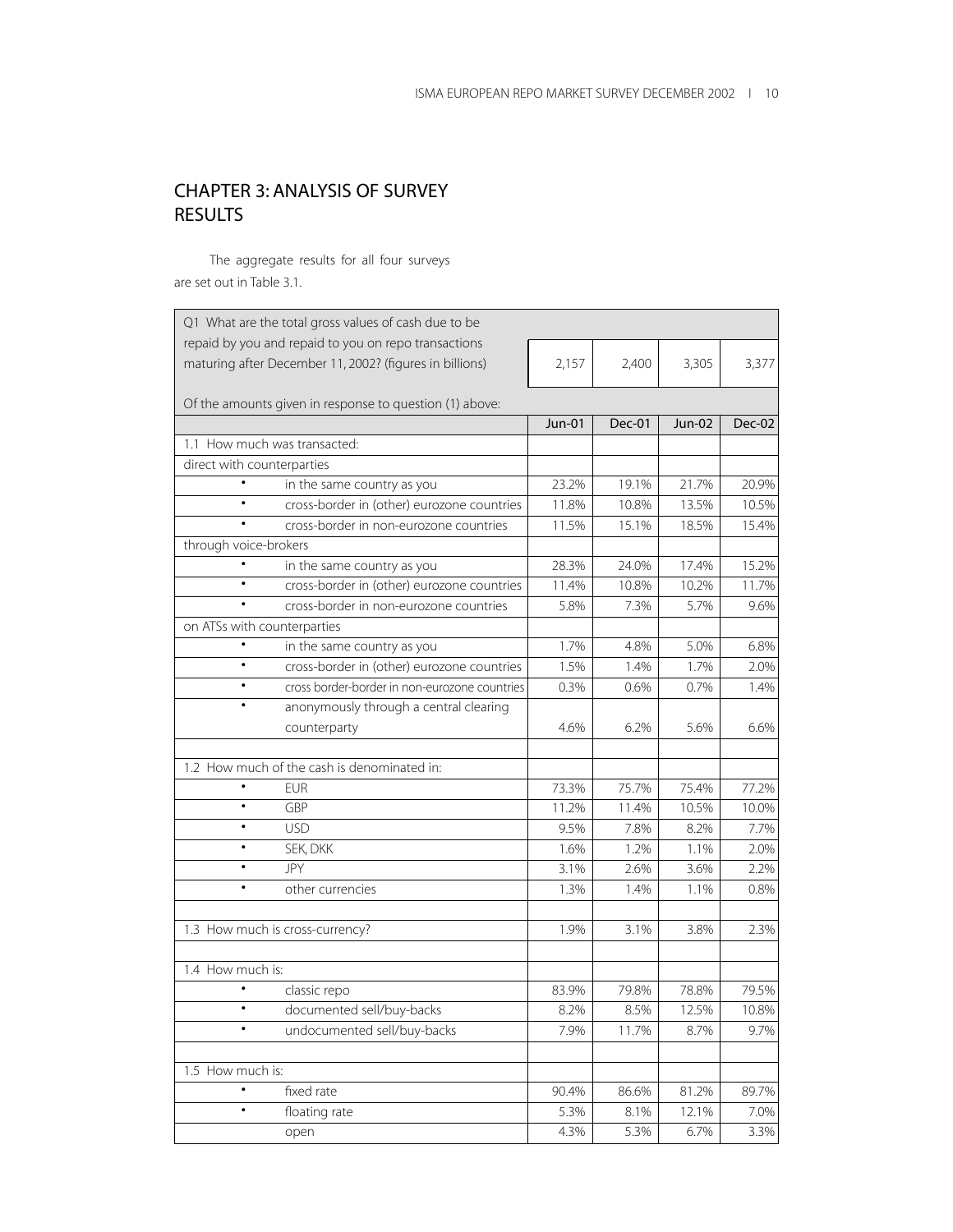|                                                                | <b>Jun-01</b> | Dec-01  | Jun-02 | <b>Dec-02</b> |
|----------------------------------------------------------------|---------------|---------|--------|---------------|
| 1.6 How much fixed and floating rate repo is (1.6.1) for value |               |         |        |               |
| before December 14, 2002 and has a remaining term to           |               |         |        |               |
| maturity of:                                                   |               |         |        |               |
| 1 day<br>٠                                                     | 14.3%         | 15.5%   | 18.6%  | 15.6%         |
| 2-7days<br>$\bullet$                                           | 30.3%         | 17.8%   | 22.8%  | 20.1%         |
| more than 7 days but no more than 1 month<br>$\bullet$         | 17.6%         | 24.9%   | 25.8%  | 27.6%         |
| more than 1 month but no more than                             |               |         |        |               |
| 3 months                                                       | 11.4%         | 13.0%   | 9.9%   | 14.8%         |
| more than 3 months but no more than                            |               |         |        |               |
| 6 months                                                       | 6.9%          | 6.7%    | 6.9%   | 9.2%          |
| more than 6 months<br>$\bullet$                                | 10.7%         | 13.9%   | 11.4%  | 5.9%          |
| $\bullet$<br>forward-forward repos                             | 8.8%          | 8.1%    | 4.6%   | 6.8%          |
|                                                                |               |         |        |               |
| 1.7 How much is tri-party repo:                                | 5.5%          | 4.2%    | 6.3%   | 7.3%          |
| for fixed terms to maturity                                    | 67.0%         | 88.1%   | 91.8%  | 79.3%         |
| $\bullet$<br>on an open basis                                  | 33.0%         | 11.9%   | 8.2%   | 20.7%         |
|                                                                |               |         |        |               |
| 1.8 How much is against collateral issued in:                  |               |         |        |               |
| Austria                                                        |               |         |        |               |
| $\bullet$<br>by the central government                         | 1.0%          | 0.4%    | 0.7%   | 0.5%          |
| by other issuers                                               | 0.0%          | 0.1%    | 0.1%   | 0.1%          |
| Belgium                                                        |               |         |        |               |
| $\bullet$<br>by the central government                         | 7.5%          | 6.2%    | 4.5%   | 5.1%          |
| by other issuers                                               | 0.0%          | 0.0%    | 0.1%   | 0.2%          |
| Denmark                                                        |               |         |        |               |
| $\bullet$<br>by the central government                         | 0.4%          | 0.3%    | 0.3%   | 0.6%          |
| by other issuers                                               | 0.3%          | 0.3%    | 0.1%   | 0.3%          |
| Finland                                                        |               |         |        |               |
| $\bullet$<br>by the central government                         | 0.1%          | 0.1%    | 0.2%   | 0.3%          |
| by other issuers<br>$\bullet$                                  | 0.0%          | $0.0\%$ | 0.0%   | 0.1%          |
| France                                                         |               |         |        |               |
| $\bullet$<br>by the central government                         | 5.8%          | 6.3%    | 13.8%  | 9.8%          |
| by other issuers                                               | 0.4%          | 0.7%    | 1.0%   | 0.9%          |
| Germany                                                        |               |         |        |               |
| $\bullet$<br>by the central government                         | 29.0%         | 33.2%   | 23.2%  | 24.2%         |
| pfandbrief<br>٠                                                | 3.0%          | 2.3%    | 1.8%   | 2.2%          |
| by other issuers                                               | 2.1%          | 1.6%    | 1.9%   | 2.5%          |
| Greece                                                         |               |         |        |               |
| $\bullet$<br>by the central government                         | 1.5%          | 1.5%    | 1.0%   | 1.7%          |
| by other issuers<br>٠                                          | 0.0%          | 0.0%    | 0.1%   | 0.0%          |
| Ireland                                                        |               |         |        |               |
| $\bullet$<br>by the central government                         | 0.0%          | 0.0%    | 0.1%   | 0.1%          |
| $\bullet$<br>by other issuers                                  | 0.0%          | 0.0%    | 0.0%   | $0.0\%$       |
| Italy                                                          |               |         |        | by the        |
| by the central government                                      | 17.8%         | 17.3%   | 17.5%  | 17.2%         |
| by other issuers<br>٠                                          | 0.4%          | 0.5%    | 0.5%   | 1.3%          |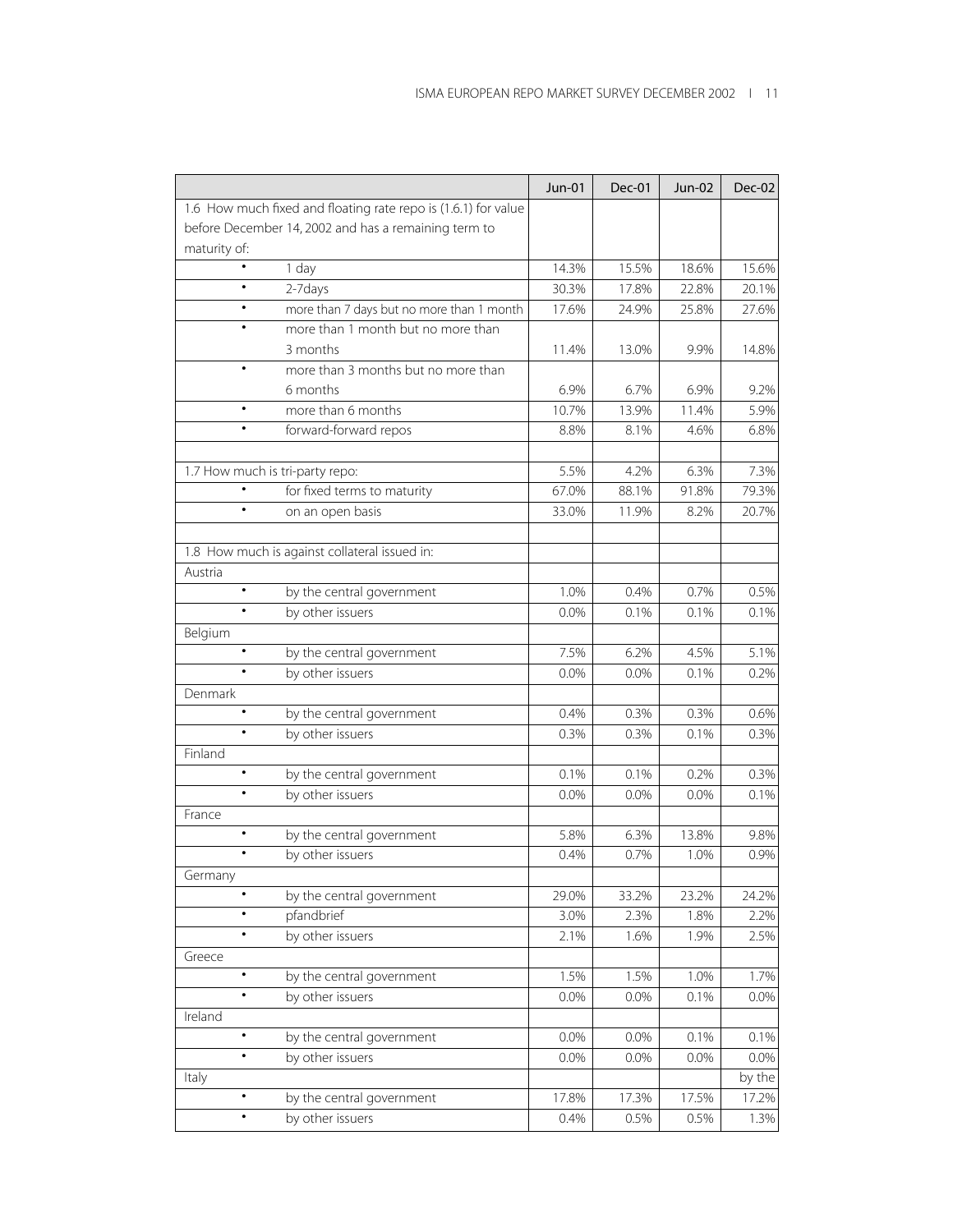|                                                              | <b>Jun-01</b> | Dec-01 | Jun-02 | Dec-02 |
|--------------------------------------------------------------|---------------|--------|--------|--------|
| Luxembourg                                                   |               |        |        |        |
| by the central government                                    | 0.0%          | 0.0%   | 0.0%   | 0.0%   |
| by other issuers<br>$\bullet$                                | 0.1%          | 0.2%   | 0.2%   | 0.2%   |
| Netherlands                                                  |               |        |        |        |
| by the central government                                    | 1.4%          | 1.2%   | 1.3%   | 1.5%   |
| by other issuers<br>$\bullet$                                | 0.3%          | 0.3%   | 0.5%   | 0.5%   |
| Portugal                                                     |               |        |        |        |
| by the central government                                    | 0.3%          | 0.2%   | 0.3%   | 0.2%   |
| by other issuers<br>$\bullet$                                | 0.0%          | 0.0%   | 0.0%   | 0.1%   |
| Spain                                                        |               |        |        |        |
| $\bullet$<br>by the central government                       | 5.4%          | 4.6%   | 5.0%   | 6.7%   |
| by other issuers                                             | 0.1%          | 0.4%   | 0.5%   | 0.3%   |
| Sweden                                                       |               |        |        |        |
| by the central government                                    | 1.1%          | 0.7%   | 0.7%   | 1.0%   |
| by other issuers<br>$\bullet$                                | 0.2%          | 0.2%   | 0.2%   | 0.5%   |
| UK                                                           |               |        |        |        |
| $\bullet$<br>by the central government                       | 11.2%         | 9.8%   | 9.9%   | 9.3%   |
| by other issuers                                             | 0.6%          | 1.5%   | 1.1%   | 1.4%   |
| US but settled across EOC/CS                                 | 3.0%          | 2.3%   | 2.8%   | 2.6%   |
| other countries                                              | 6.9%          | 6.5%   | 9.9%   | 7.7%   |
| EU Accession countries                                       |               |        |        | 0.3%   |
| other OECD                                                   |               |        |        | 6.9%   |
| non-OECD EMEA                                                |               |        |        | 0.2%   |
| non-OECD Asian & Pacific                                     |               |        |        | 0.1%   |
| non-OECD Latin America                                       |               |        |        | 0.1%   |
| equity                                                       |               |        |        | 0.1%   |
| unknown collateral                                           | not canvassed | 1.2%   | 0.5%   | 0.9%   |
| Q2 What is the total value of securities loaned and borrowed |               |        |        |        |
| by your repo desk:                                           |               |        |        |        |
| to/from counterparties                                       |               |        |        |        |
| in the same country as you                                   | 56.2%         | 49.5%  | 47.8%  | 50.2%  |
| in fixed income                                              |               |        |        | 49.7%  |
| ٠<br>in equity                                               |               |        |        | 0.5%   |
| cross-border in (other) eurozone countries                   | 24.4%         | 15.9%  | 24.9%  | 22.4%  |
| in fixed income                                              |               |        |        | 22.3%  |
| ٠<br>in equity                                               |               |        |        | 0.1%   |
| cross-border in non-eurozone countries                       | 19.4%         | 34.7%  | 27.3%  | 27.4%  |
| in fixed income                                              |               |        |        | 27.2%  |
| $\bullet$<br>in equity                                       |               |        |        | 0.2%   |
| for which the term to maturity is                            |               |        |        |        |
| $\bullet$<br>fixed                                           | 72.3%         | 70.8%  | 78.5%  | 75.5%  |
| ٠<br>open                                                    | 27.7%         | 29.2%  | 21.5%  | 24.5%  |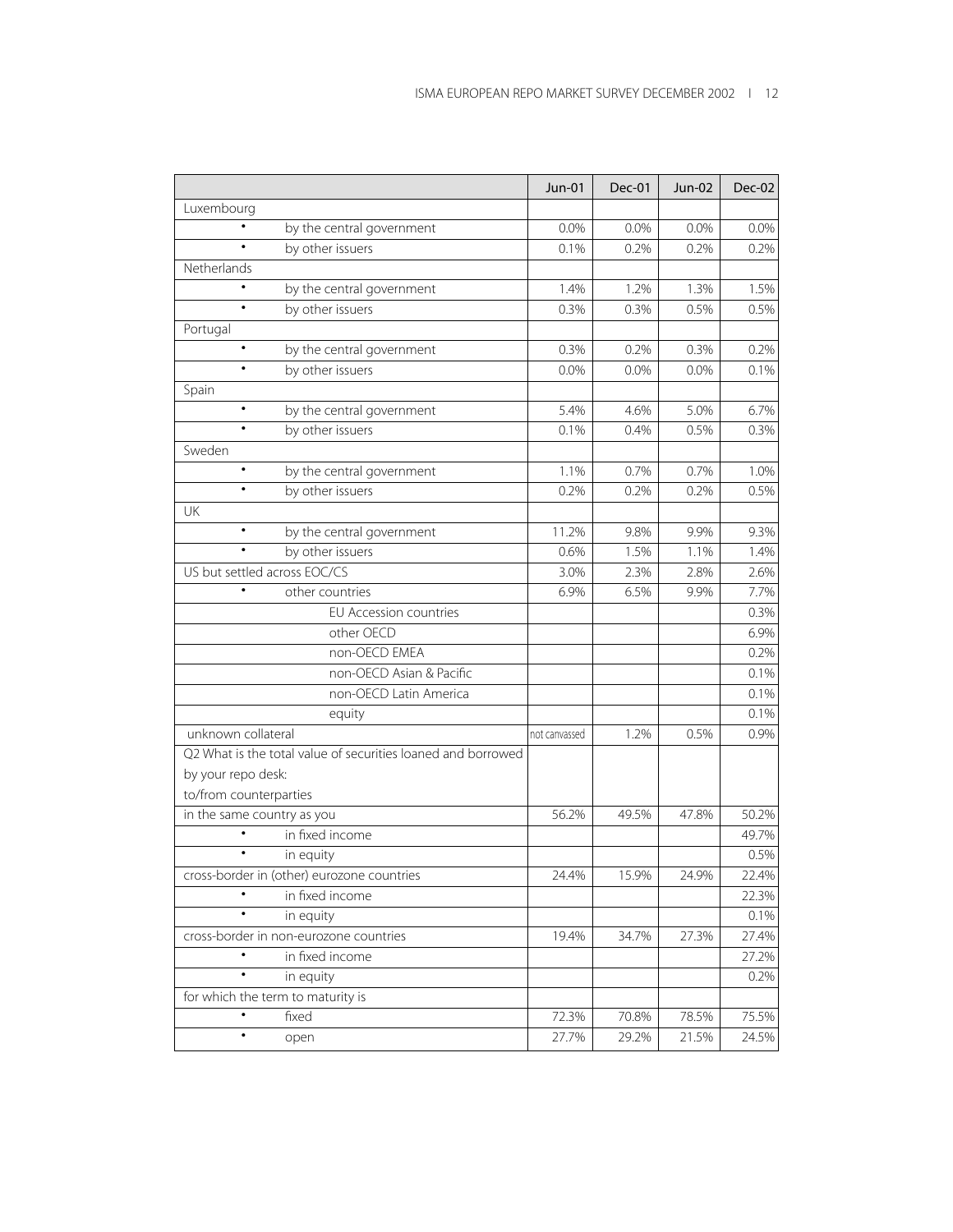#### *Total repo business (Q1)*

The total value of repos and reverse repos outstanding on the books of the 82 institutions which participated in the survey at close of business on December 11, 2002, was EUR 3,377 billion. Of this amount, 51% were repos and 49% were reverse repos. The values measured by the survey are gross figures, which means that they have not been adjusted for the double counting of transactions between pairs of survey participants. Nor does the survey measure the value of repos transacted with central banks as part of the latters' monetary policy operations. However, the ECB provided a value for "official" repos outstanding at close of business on December 11 with those participants in the ISMA survey who are eligible to participate in the ECB's repo operations and who agreed to be included. This was EUR129 billion, which represents some 58% of the value of outstanding repos between all eligible banks and the ECB at close of business on December 11. This compares with EUR 68 billion and 41%, respectively, at the time of the June 2002 survey.

In order to gauge the year-on-year growth of the European repo market (or at least that segment represented by the institutions which participated in the ISMA survey), it is not valid to simply compare the total value of repos and reverse repos with the same figures in previous surveys. Some of the changes will represent the entry and exit of institutions into and out of the survey. To avoid this problem, comparisons were made only of the aggregate business reported by institutions which had participated in several surveys:

The repo business of the 39 institutions which participated in all four surveys grew by 2.2% year-on-year to December 2002. Business grew by 2.1% in the first half of the year (December 2001 to June 2002), but only by 0.1% in the second half (June 2002 to December 2002). By comparison, the year-on-year growth of this sample

between June 2001 and June 2002 was 14.4%. However, most of that growth was in the first half of that year (12.1% from June 2001 to December 2001).

- In contrast, the repo business of the 49 institutions which participated in only the last three surveys (December 2001, June 2002 and December 2002) grew by 8.8% year-on-year to December 2002. However, growth was negative at –0.2% in the second half of the year (June 2002 to December 2002), whereas it had been 9.0% in the first half (December 2001 to June 2002). The business of the 49 institutions in this sample was only about 19% larger than that of the 39 institutions in the previous sample, indicating that the additional institutions were generally smaller.
- The repo business of the 52 institutions which participated only in the latest survey and the December 2001 survey grew by 8.7% year-on-year. However, the business of the 52 institutions in this sub-sample was only slightly larger than that of the 49 institutions in the previous sample.

The conclusion is that growth in the European repo market was generally robust between June and December 2001, but slowed down in 2002, particularly in the second half. However, smaller institutions appear to have suffered less than larger ones in the first half.

Individual repo books continued to show an extremely wide range of year-on-year percentage changes. The average year-on-year change over 2002 and the range of changes, as measured by the standard deviation, was EUR 4.4 billion and EUR 63.4 billion, respectively. Of the 39 institutions that have participated in all four surveys, the books of 15 contracted, 23 expanded and one was virtually unchanged.

The average size of repo books in December 2002 was EUR 41 billion (standard deviation EUR 59 billion), compared with EUR 38 billion (standard deviation EUR 63 billion) in June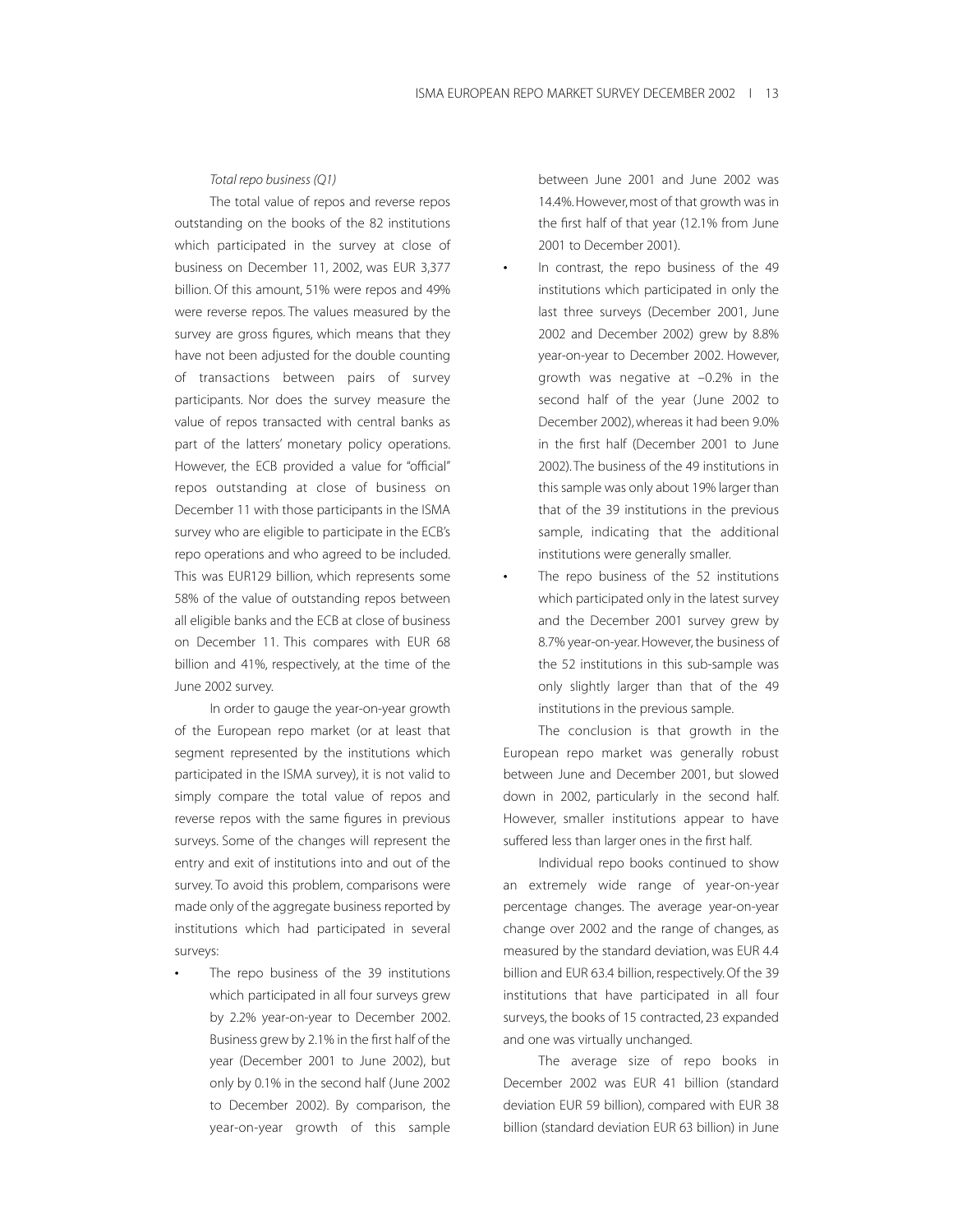2002 and EUR43 billion (standard deviation EUR 75 billion) in December 2001.

*Counterparty analysis (Q1.1)*

The share of reported outstanding repos negotiated directly with other counterparties (i.e. not through a voice-broker or over an ATS) was 46.8%, compared to 59.3% in June 2002.The June 2002 figure reflected very rapid growth in direct business during the first half of 2002, which seems to have been due to the entry or re-entry into the June 2002 survey of institutions that did not use ATSs or voice-brokers. Thus, of the 33 new institutions in the June 2002 survey, 24 did not use ATSs or did only a very small amount of electronic trading, while 13 did not make much, if any, use of voice-brokers.The fact that the share of direct trading in December 2002 was back in line with earlier surveys (44.4% in December 2001 and 46.5% in June 2001) reflected the less dramatic change in the survey sample between June and December 2002.

A sub-set of direct repos, equivalent to 7.3% of the total outstanding business, was settled through tri-party repo arrangements, compared to 6.3% in June 2002. The increase in share reflected the growth in the tri-party business of existing tri-party users and the entry of a single major user of tri-party repos into the survey. Most existing institutions increased their tri-party business, but one did so dramatically. However, the share of tri-party repos was held back by large reductions in that business by just half a dozen major institutions (which almost halved the net increase).

In total, 30 out of 82 survey participants

used tri-party repos. This compares with 29 in June 2002. The number of institutions using triparty repos has therefore levelled out at around one-third of the survey sample (see Table 3.2).

The share of voice-brokers in December 2002 was 36.5% compared to 34.4% in June. Of the 82 participants in the latest survey, 65 reported using voice-brokers (representing 79% of participants). The overall value of business conducted through voice-brokers grew significantly (at least cross-border voice-brokered business did: domestic voice-brokered business declined in value). The numbers using voicebrokers dropped slightly from 67 in June 2002, but increased slightly as a percentage of the survey sample (from 78%).

The share of inter-dealer ATSs was 16.8% compared to 12.7% in June.Although the number of institutions in the latest survey using ATSs increased from 39 to 48 (see Table 3.2) — representing 45% and 50%, respectively of the survey samples —- the growth in the value of electronic trading was due principally to the increase in electronic trading by the 39 users from the June 2002 survey rather than new users (both non-users in the June survey which connected to ATSs by December and new entrants to the survey). New entrants to the survey accounted for about 0.4 of a percentage point of the growth in electronic trading (only two new entrants into the December 2002 survey reported electronic trading).

| Table 3.2                                                      |        |        |        |                 |
|----------------------------------------------------------------|--------|--------|--------|-----------------|
| Numbers of participants reporting particular types of business |        |        |        |                 |
|                                                                | Jun-01 | Dec-01 | Jun-02 | $Dec-02$        |
| ATS                                                            | 19     | 28     | 39     | 48              |
| anonymous ATS                                                  | 13     | 16     | 21     | 35              |
| voice-brokers                                                  | 41     | 43     | 67     | 65              |
| tri-party repo                                                 | 21     | 22     | 29     | 30 <sup>°</sup> |
| Total                                                          | 48     | 61     | 86     | 82              |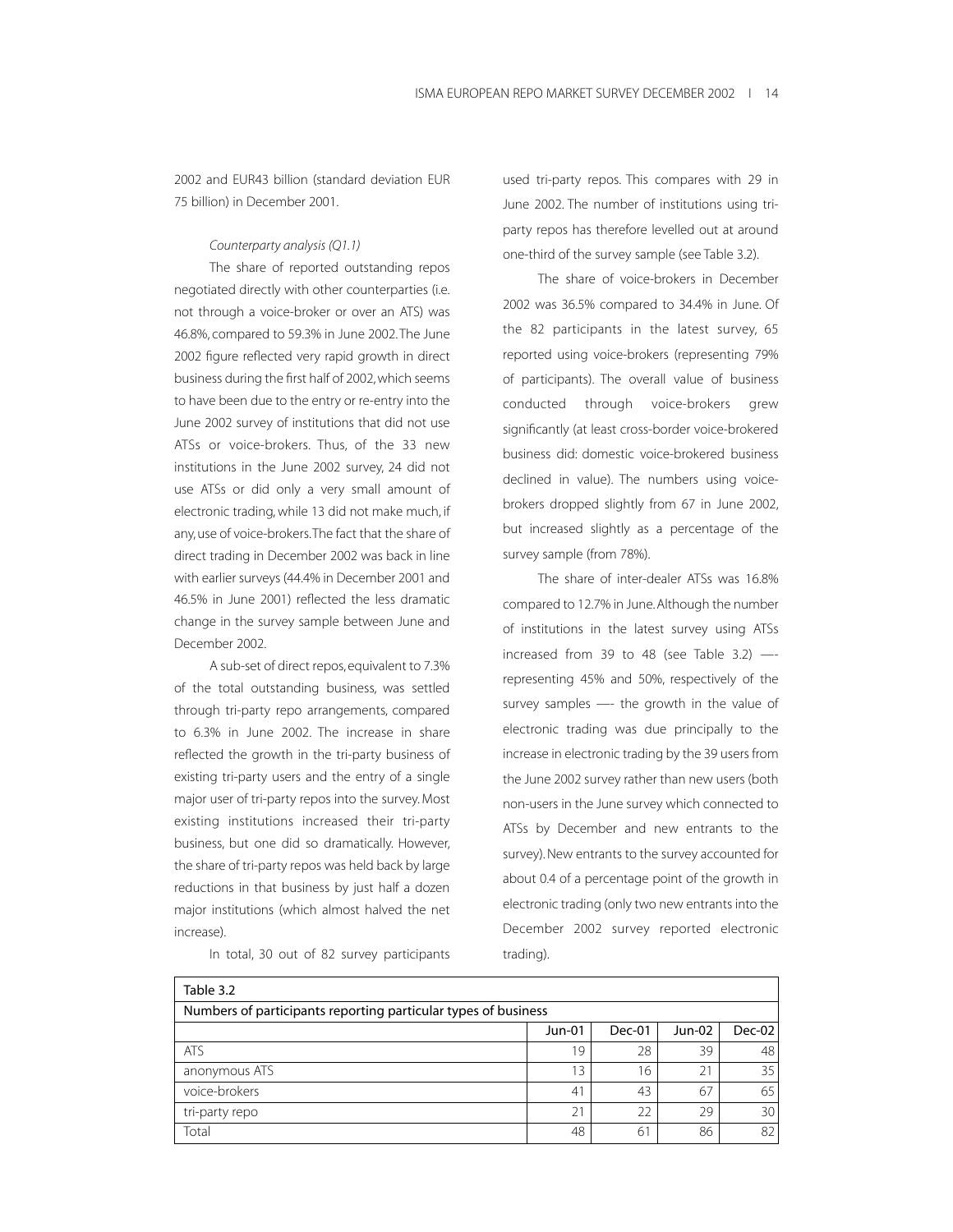The increased share of ATSs in December 2002 reflected, not only rapid growth in electronic trading, but also the stagnation in the value of direct trading (cross-border direct trading actually declined in value). Growth in the use of ATS between June and December 2002 was estimated for the 43 ATS users that participated in both surveys at 78.8%. All but 4.8 percentage points of growth were contributed by institutions which had already started using ATSs by June 2002.

#### Figure 3.1 – Counterparty analysis



#### *Geographical analysis (Q1.1)*

In December, 42.9% of reported outstanding repo contracts were with domestic counterparties, 50.4% were cross-border and 6.7% were negotiated anonymously on an ATS and settled with a central clearing counterparty (CCP). Of the cross-border business, 24.0% was with counterparties in the eurozone and 26.4% was with counterparties outside the eurozone.

The share of domestic business has declined continuously since the first survey (down from 44.0% in June 2002, 48.5% in December 2001 and 53.1% in June 2001). Until June 2002, the main counterpart to the decline in domestic business was the increase in crossborder business. Between June and December 2002, the share of cross-border business did not change.

The share of business across ATSs offering anonymous electronic trading recovered from a low of 5.6% in June 2002 and resumed its previous upward growth trend (from 6.1% in December 2001 and 4.6% in June 2001).

In the latest survey, 35 institutions reported anonymous electronic trading, compared to 21 in June 2002 (31 were members of the London Clearing House's CCP service, RepoClear, which had 42 members at the time of the survey; the others were exclusively members of Eurex Repo or Clearnet). This represents an increase in the percentage of survey participants using anonymous electronic trading to 43% from 23%. Eight of these institutions started anonymous electronic trading between June and December 2002. Only one new entrant into the December 2002 survey reported anonymous electronic trading. Growth in the use of anonymous ATSs between June and December 2002 was estimated for the 28 users that participated in both surveys at 63.4%. Of this, 18.4 percentage points were contributed by institutions which began anonymous electronic trading between June and December. There is a suggestion in these numbers of gathering momentum behind the growth of anonymous electronic trading.





## *Settlement analysis (Q1.7)*

Of the tri-party repo business, 79.3% was for a fixed term and 20.7% was on an open basis (in comparison with 91.8% and 11.9%, respectively, in June). This is a major shift in the composition of tri-party business, but essentially reflects the influence of just one institution.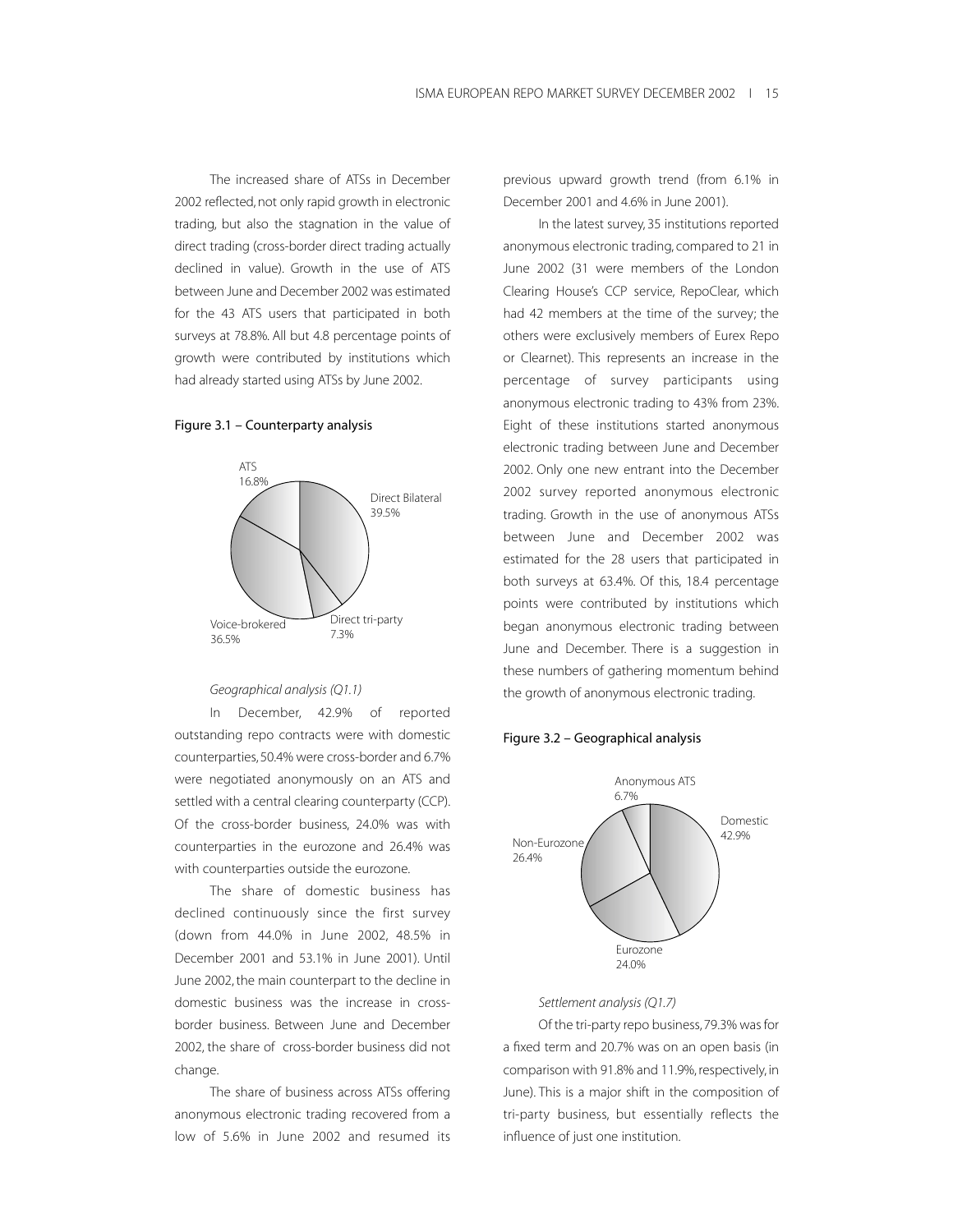#### *Cash currency analysis (Q1.2)*

In this survey, 77.2% of reported outstanding repos were denominated in euros (EUR), 10.0% in pounds sterling (GBP), 7.7% in US dollars (USD) and 2.2% in Japanese yen (JPY), compared to, respectively, 75.4%, 10.5%, 8.2% and 3.6% in June. The share of the euro has therefore started to increase again, largely at the expense of the yen and, to a lesser extent, sterling and the US dollar.

The share of cross-currency repos fell back for the first time to 2.3% from 3.8% in June. However, the response rate to this question remains low: only 21 survey participants answered this question compared to 23 in June. The reported business is dominated by just two institutions.

#### Figure 3.3 – Currency analysis



#### *Collateral analysis (Q1.3 and Q1.8)*

75.7% of repo collateral held by survey participants was issued in countries in the eurozone, compared with 74.4% in June. There were large increases in the share of collateral issued in Germany (28.9% from 26.9%) and Spain (6.9% from 5.5%) and, to a lesser extent, Belgium (5.3% from 4.6%) and Italy (18.5% from 18.0%), at the expense of collateral issued in France (10.7% from 14.7%).

The latest survey sought to analyse the composition of collateral previously classified as having been issued in "other countries". The new breakdown is described in Chapter 2. The results demonstrated that the bulk of collateral issued in

"other countries" were fixed income securities issued in "other OECD countries" (i.e. not the EU, the US or the EU Accession countries). This represented 6.9% of the total value of collateral. Equity collateral was insignificant. However, the responses to these new questions need to be treated with caution. It tends to take time for many institutions to be able to answer new questions. In particular, as the participants in this survey have been in the bond repo areas of institutions and as equity repo is typically separate, there may have been difficulties in gathering data on equity collateral.

#### Figure 3.4 – Collateral analysis



The share of collateral issued by central governments was 88.2%. This figure has been slowly declining. It was 90.6% in June 2002, 91.2% in December 2001 and 91.5% in June 2001. However, government bond collateral was more important in the business reported by the Wholesale Market Brokers Association (WMBA) for six member firms in London (about 95%).

## *Contract analysis (Q1.4)*

79.5% of reported outstanding repo contracts were classic repo, 10.8% were sell/buybacks documented under agreements such as the TBMA/ISMA or PSA/ISMA Global Master Repurchase Agreements (GMRA) and 9.7% were undocumented sell/buy-backs. These figures compare with 78.8%, 12.5% and 8.7%, respectively, in June 2002.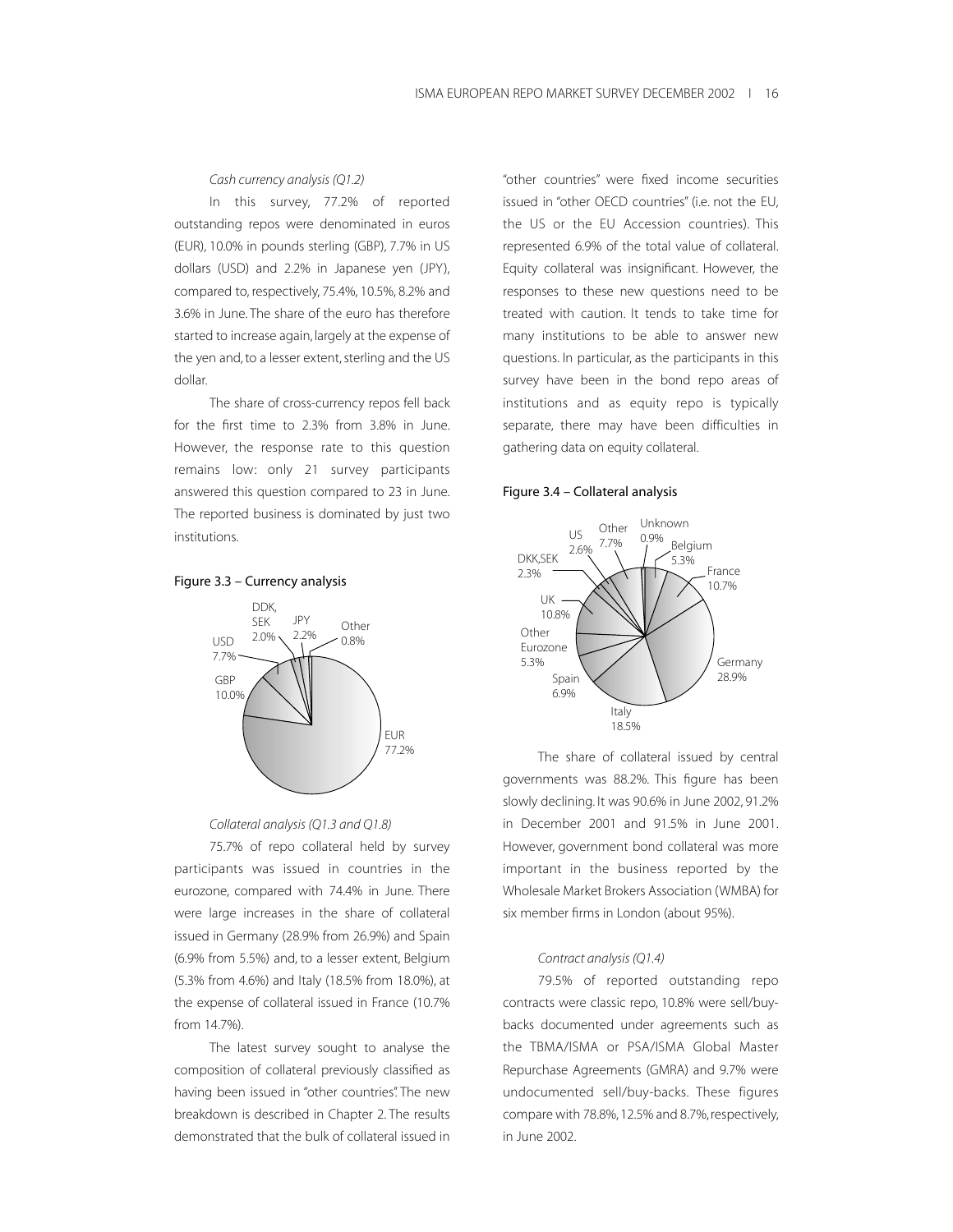The small shift from documented to undocumented sell/buy-backs reflected the fact that just four institutions accounted for 65% of reported undocumented sell/buy-backs, which means that idiosyncratic changes in their business profiles will have had an undue effect on the overall share of this type of contract.





#### *Repo rate analysis (Q1.5)*

The latest survey reversed the trend suggested by previous surveys.The share of fixedrate repos jumped to 89.7% in December 2002 from 81.2% in June 2002 at the expense of both floating-rate repos (down to 7.0% from 12.1%) and open repos (down to 3.3% from 6.7%).

As with the distribution of business between types of contract, account needs to be taken of the fact that just a few institutions dominated the floating-rate and open repo business reported in the survey. Thus, four institutions accounted for 55% of reported floating-rate repos and another group of four accounted for 60% of open repos. This makes the shares of floating-rate and open repos very sensitive to shifts in the individual repo businesses of these firms.

In total, only 26 institutions reported floating-rate business and open repos (not the same 26 in both cases).

Figure 3.6 – Repo rate analysis



#### *Maturity analysis (Q1.6)*

Between the December and June 2002 surveys, the average remaining term to maturity of outstanding contracts lengthened. However, while the maturity distribution shifted out beyond one week at the near end, it also shifted back within six months at the far end.The share of outstanding repos with less than one week remaining to maturity was smaller at 35.7% compared to 41.4% in June, almost back to its December 2001 level (33.3%). The share of repos with between seven days and one month remaining to maturity was larger at 27.6% compared to 25.8% in June, continuing the increase in this maturity band since June 2001. The share of contracts with between one and six months remaining to maturity was also larger at 24.0% compared to 16.8% in June. However, contracts with more than six months accounted for only 5.9% compared with 11.4% in June. The share of forward-forward repos rebounded to 6.8% from 4.6% in June.

As in December 2001, the lengthening of the average remaining term to maturity between June and December may reflect banks seeking to ensure funding over the turn of the year with longer-term contracts and greater trading activity ahead of expected changes in official interest rates as central banks responded to the threat of recession and international political uncertainty.

It is interesting to note that the maturity distribution of the business reported by the WMBA was much less concentrated than that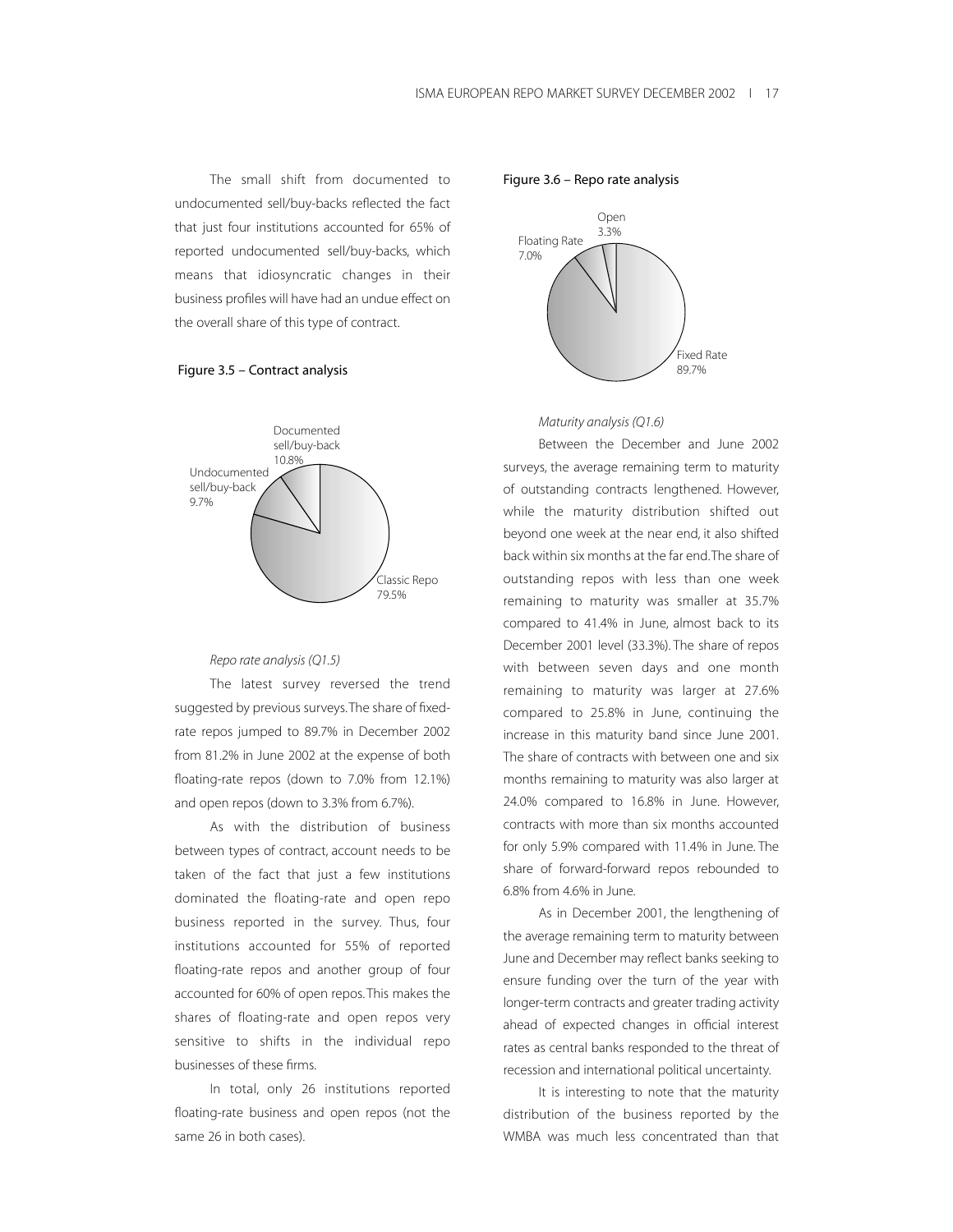



reported in the main survey in maturities between overnight and one week (about 15% compared to 35.7%), but much higher in maturities over six months (about 10% compared to 5.9%) and, in particular in, forward-forwards (about 31% compared to 6.8%).

## *Product analysis (Q2)*

The survey asked participants to measure how much securities lending and borrowing was conducted on their repo desks (separately from their securities lending and borrowing desks). 43 institutions undertook securities lending and borrowing from their repo desks, compared with 46 in June. The share of total business on those repo desks that was accounted for by securities lending and borrowing was larger at 13.6% compared with 12.5% in June. The share of securities lending and borrowing cross-border to counterparties inside the eurozone fell back to 22.4% from 24.9% in June and domestic business increased to 50.2% from 47.8%. The share of

securities borrowing and lending at a fixed rate fell back to 75.5% from 78.5% in June.

The latest survey asked participants to distinguish between the lending and borrowing of fixed income and equity. Fixed income securities accounted for 99% or more of lending and borrowing from repo desks.

#### Figure 3.8 – Product analysis

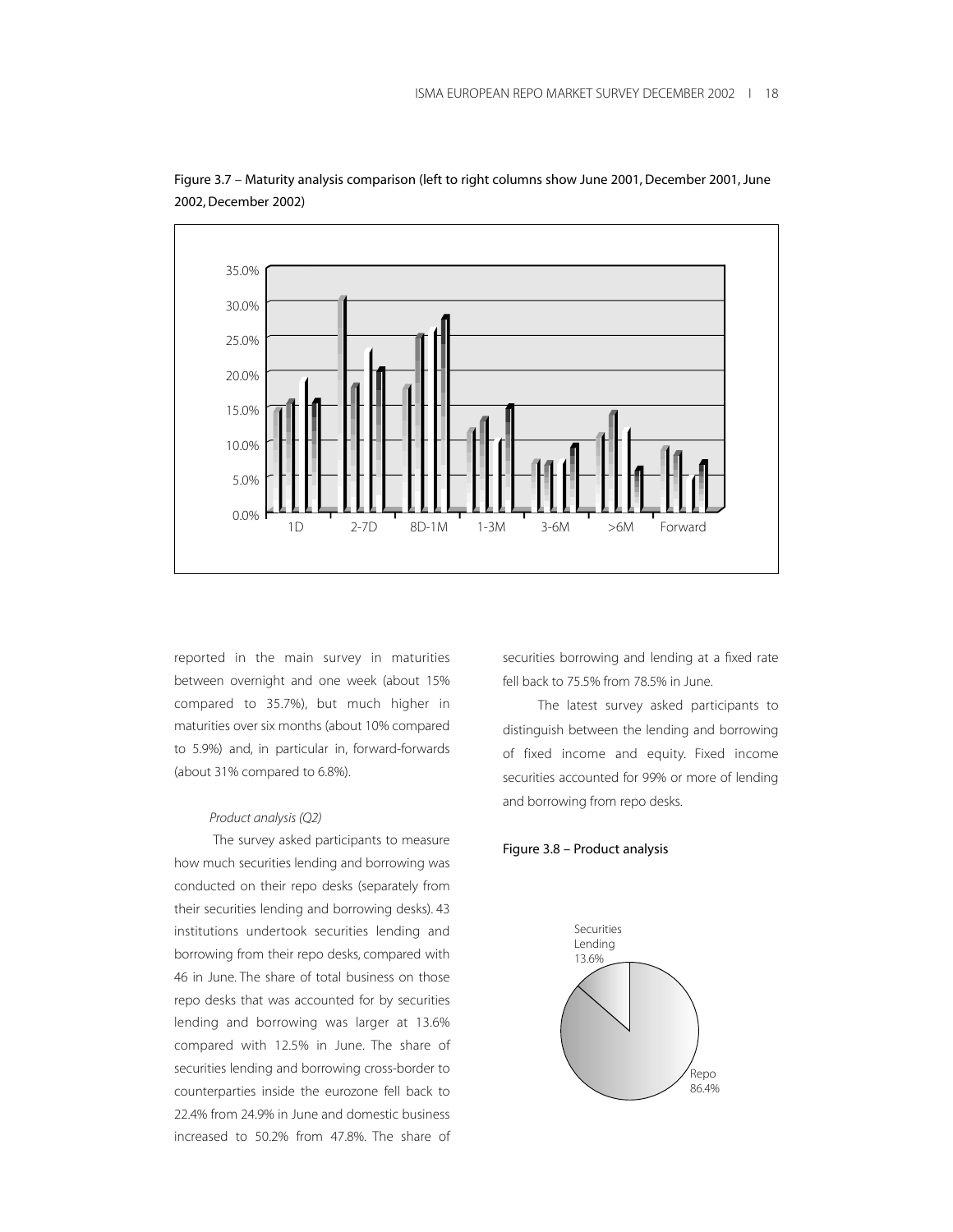#### *Concentration analysis*

The concentration of the survey sample continued to fall between December and June. The top ten institutions in the survey accounted for some 50.9% of total reported business (down from 55% in June). The top twenty accounted for 73% (down from 78%) and the top thirty for 87.6% (down from 90%).

## Figure 3.9 – Concentration analysis



The aggregate shares of the top ten institutions contracted by 4.4 percentage points and the second tier by 0.4 of a percentage point, but the aggregate share of the lower groups increased (to 30.0% from 22.0%).This is consistent with indications of stronger growth by smaller institutions.

Although the apparent concentration of business is still high, this does not mean that the largest institutions have commensurate market power. A better measure of market concentration - often used in competition analyses - is the Herfindahl1 Index. The Index for the survey fell to 0.037 from 0.043 in June.

<sup>&</sup>lt;sup>1</sup> The Herfiindahl Index is the sum ofthe squares of market shares divided by the square of the sum of market shares. The higher the index, the lower the degree of competition. If the index is higher, the more a single institution has a dominant market share and/or the more insignifiicant the arket shares of all the other survey participants. A market in which several institutions have very large market shares can therefore have a relatively low index.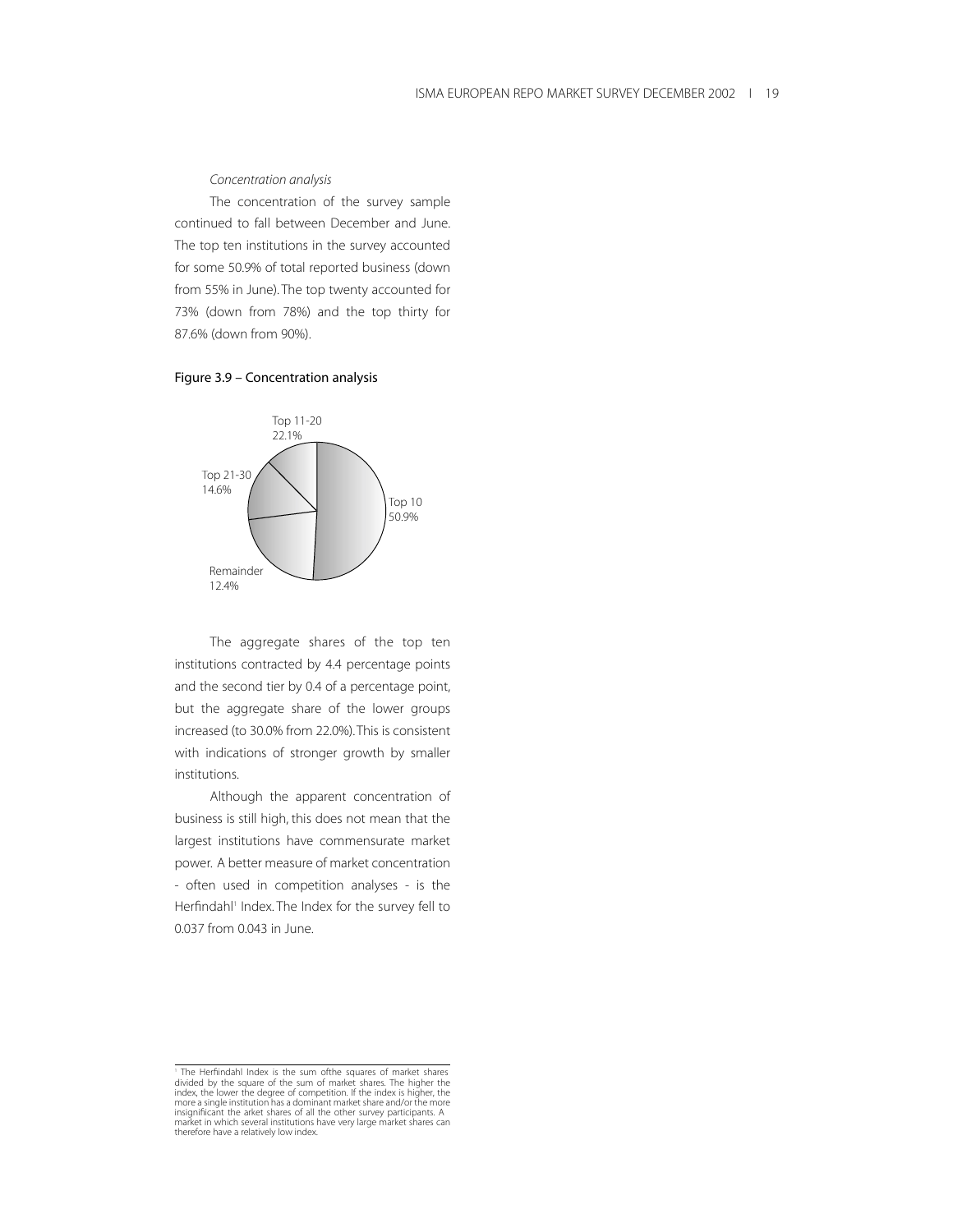# CHAPTER 4: CONCLUSION

The ISMA survey on December 11, 2002 fixed a lower boundary for the size of the European repo market at EUR 3,377 billion in terms of outstanding contracts.

The survey also suggested that growth in the European repo market decelerated in 2002, particularly in the second half of the year. The sample of the market which had participated in all four surveys to date grew by just 2.2% year-onyear to December 2002. This contrasts with year-on-year growth of 14.4% year-on-year to June 2002. However, the experience of individual institutions varies enormously, with some growing their repo business dramatically at the same time as others have cut back.

The share of electronic repo trading recovered to account for 16.8% of outstanding business and the share of anonymous electronic trading grew to 6.7%. By December, 59% of the survey sample traded repos electronically and 43% used anonymous electronic trading systems. Electronic trading therefore became much more widespread between June and December 2002. There is a suggestion here that the growth of anonymous electronic trading is gathering momentum and moving towards a potentially critical mass.

In contrast to the wider adoption of electronic trading, tri-party repo arrangements continue to be limited to about one-third of the sample. Tri-party repo therefore appears to be struggling to broaden its user base.

The survey confirmed the predominance of EU government fixed income securities as collateral in the European repo market.

The average remaining term to maturity of reported business in December compared with

June lengthened, probably as institutions tried to lock in funding over the year end and increased trading activity ahead of expected changes in official interest rates as central banks responded to the threat of recession and international political uncertainty.

Despite the presence of very large players, the survey indicates that the European repo market continues to be extremely competitive.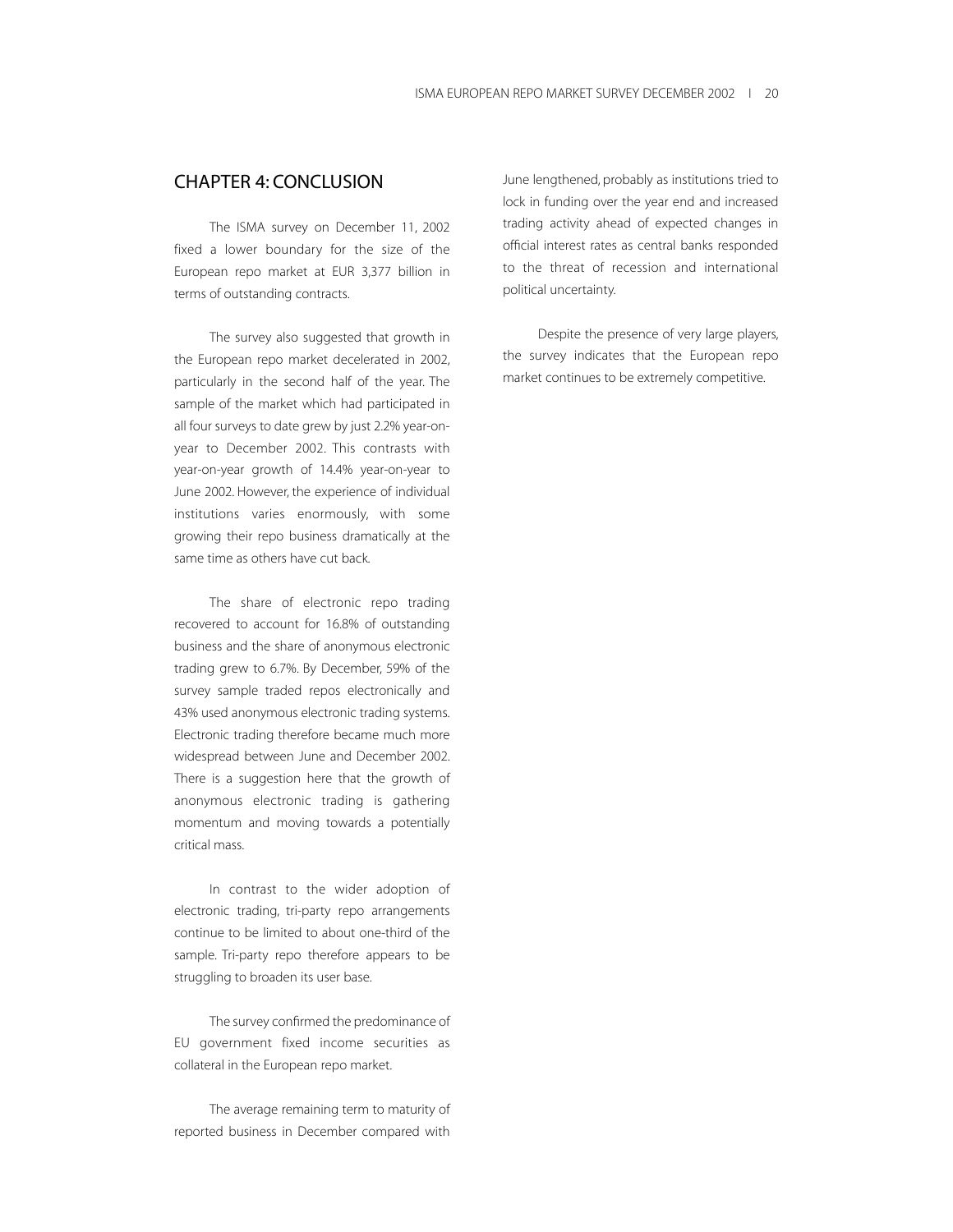# APPENDIX A: GUIDANCE NOTES

The following extract is based on the Guidance Notes issued to participants in conjunction with the survey that took place on December 11, 2002.

The data required by this survey are: the total value of the repos and reverse repos booked by your repo desk that are still outstanding at close of business on Wednesday, December 11, 2002, and various breakdowns of these amounts.

Branches of your bank in other countries in Europe may be asked to complete separate returns. If your repo transactions are booked at another branch, please forward the survey form to that branch. If branches of your bank in other countries run their own repo books, please copy the survey form to these branches, so that they can also participate in the survey. Please feel free to copy the survey form to other banks, if you discover that they have not received it directly.

## General guidance

a) Please fill in as much of the form as possible. For each question that you answer, you will receive back your ranking in that category.

b) You only need to give figures to the nearest million. However, if you give figures with decimal points, please use full stops as the symbols for the decimal points, not commas. For nil returns, please use zeros, not dashes or text.

c) Include all classic repos, sell/buy-backs and similar types of transaction (e.g. pensions livrées).There is a separate question (see question 2) on securities lending and borrowing transactions (including securities lending and borrowing against cash collateral).

d) Exclude repo transactions undertaken with central banks as part of their official money market operations. Other repo transactions with central banks, e.g. as part of their reserve management operations, should be included.

e) Give the value of the cash which is due to be repaid on all repo and reverse repo contracts (not the market value or nominal value of the collateral) that are still outstanding at close of business on Wednesday, December 11, 2002. This means the value of transactions at their repurchase prices.

f) "Outstanding" means repos and reverse repos which will mature or roll over on or after Thursday, December 12, 2002. You should therefore include all open repos and reverse repos that have been rolled over from Wednesday, December 11, 2002 to a later date and all forward-forward repos and reverse repos that are still outstanding at close on Wednesday, December 11, 2002.

g) Give separate totals for (a) repos plus sell/buy-backs and (b) reverse repos plus buy/sellbacks.

h) The survey seeks to measure the value of repos and reverse repos on a transaction date basis, rather than a value date basis. This means that you should include all repo and reverse repo contracts that have been agreed before close of business on Wednesday, December 11, 2002, even if their value dates are later.

i) Give gross figures, i.e. do not net opposite transactions with the same counterparty. If this is not possible, please indicate that your figures are net.

j) In the case of equity repo, please give the value of the cash paid through synthetic structures.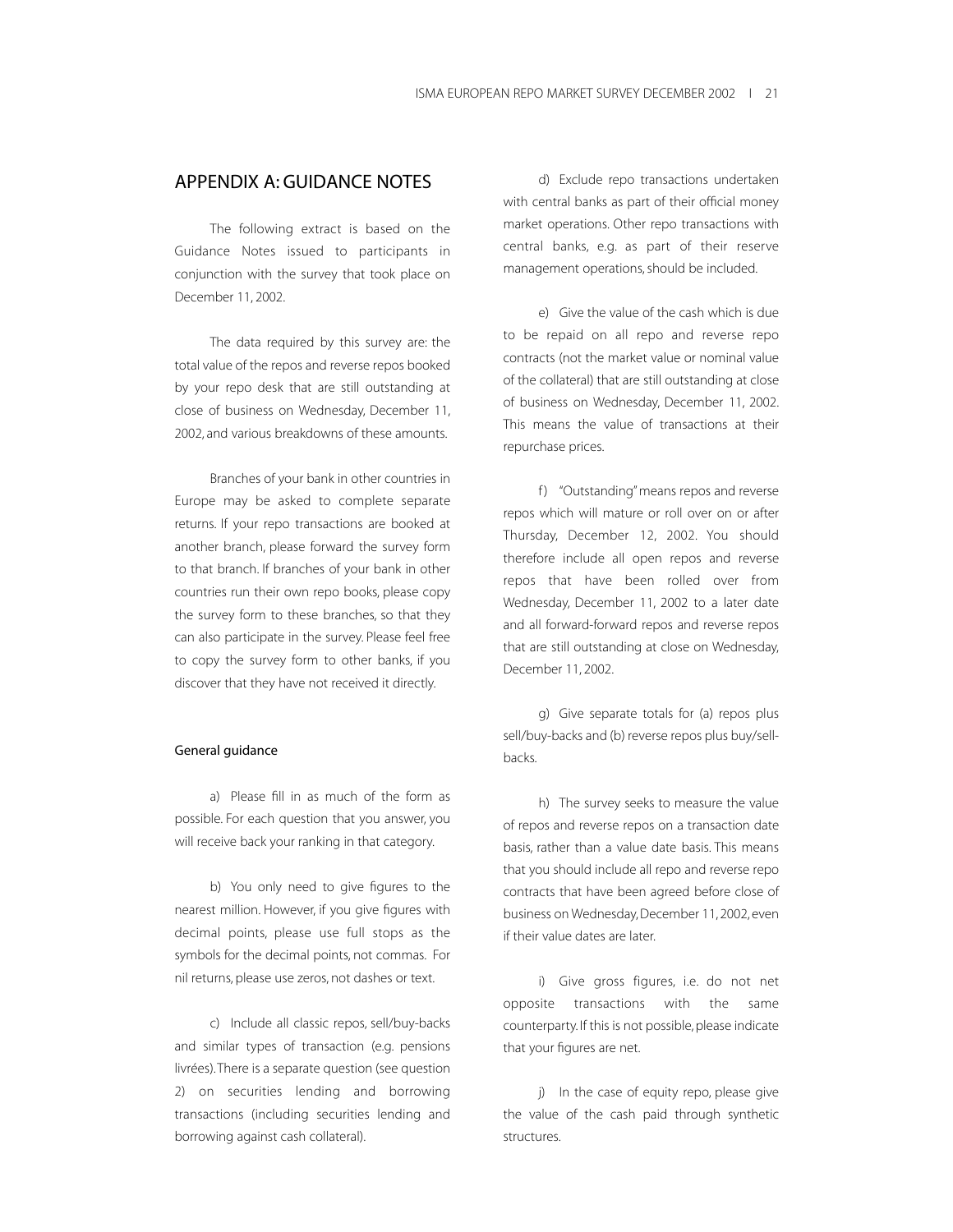# Guidance on specific questions in the survey form

Q1.1 Transactions (1.1.1) direct with counterparties or (1.1.2) through voice-brokers should exclude all repos transacted over an ATS (see below). These should be recorded under (1.1.3).

Q(1.1.2) Transactions through voicebrokers should be broken down in terms of the location of the counterparties, rather than the location of the voice-brokers.

Q(1.1.3) "ATSs" are automated trading systems (e.g. BrokerTec, Eurex Repo and MTS/EuroMTS, but not voice-assisted electronic systems such as e-speed, Icap's ETC and GFInet). Transactions through these systems should be included in (1.1.2). Anonymous transactions through an ATS with a central counterparty (e.g. RepoClear, Clearnet or Eurex Clearing) should be recorded in (1.1.3.4).

Q1.4 "Classic repos" include transactions documented under the PSA/ISMA Global Master Repurchase Agreement (GMRA) 1995 and TBMA/ISMA Global Master Repurchase Agreement (GMRA) 2000 without reference to the Buy/Sell-Back Annexes, and transactions documented under other master agreements. "Sell/buy-backs" are therefore taken to include all transactions that are not documented. Classic repos include pensions livrées. Classic repos are characterised by the immediate payment by the buyer to the seller of a manufactured or substitute payment upon receipt by the buyer of a coupon on the collateral held by the buyer. If a coupon is paid on collateral during the term of a sell/buy-back, the buyer does not make an immediate manufactured or substitute payment to the seller, but reinvests the coupon until the maturity of the sell/buy-back and deducts the manufactured or substitute payment (plus

reinvestment income) from the repurchase proceeds due to be received from the seller. Sell/buy-backs may be quoted in terms of a forward price rather than a repo rate. Where sell/buy-backs are documented (e.g. under the Buy/Sell-Back Annexes to the PSA/ISMA GMRA 1995 and TBMA/ISMA GMRA 2000), periodic adjustments to the relative amounts of collateral or cash - which, for a classic repo, would be performed by margin maintenance transfers or payments - are likely to be made by early termination and re-pricing. All open repos are likely to be classic repos.

Q(1.6) This section asks for the remaining term to maturity (not the original term to maturity) of the fixed-rate repos reported in (1.5.1) and the floating-rate repos reported in (1.5.2) to be broken down as follows:

## $Q(1.6.1.1)$  1 day – this means:

all contracts transacted prior to Wednesday, December 11, 2002, that will mature on Thursday, December 12, 2002;

overnight, tom/next, spot/next and corporate/next contracts transacted on Wednesday, December 11, 2002.

## Q(1.6.1.2) 2–7 days – this means:

all contracts transacted on Wednesday, December 11, 2002, that will mature on Friday, December 13, 2002, or any day thereafter up to and including Wednesday, December 18, 2002;

• contracts transacted on Wednesday, December 11, 2002, with an original term of between two days and one week inclusive (irrespective of the value date, which will vary).

Q(1.6.1.4) More than 7 days but no more than 1 month – this means:

all contracts transacted prior to Wednesday, December 11, 2002, that will mature on Thursday, December 19, 2002, or any day thereafter up to and including Monday, January 13, 2003;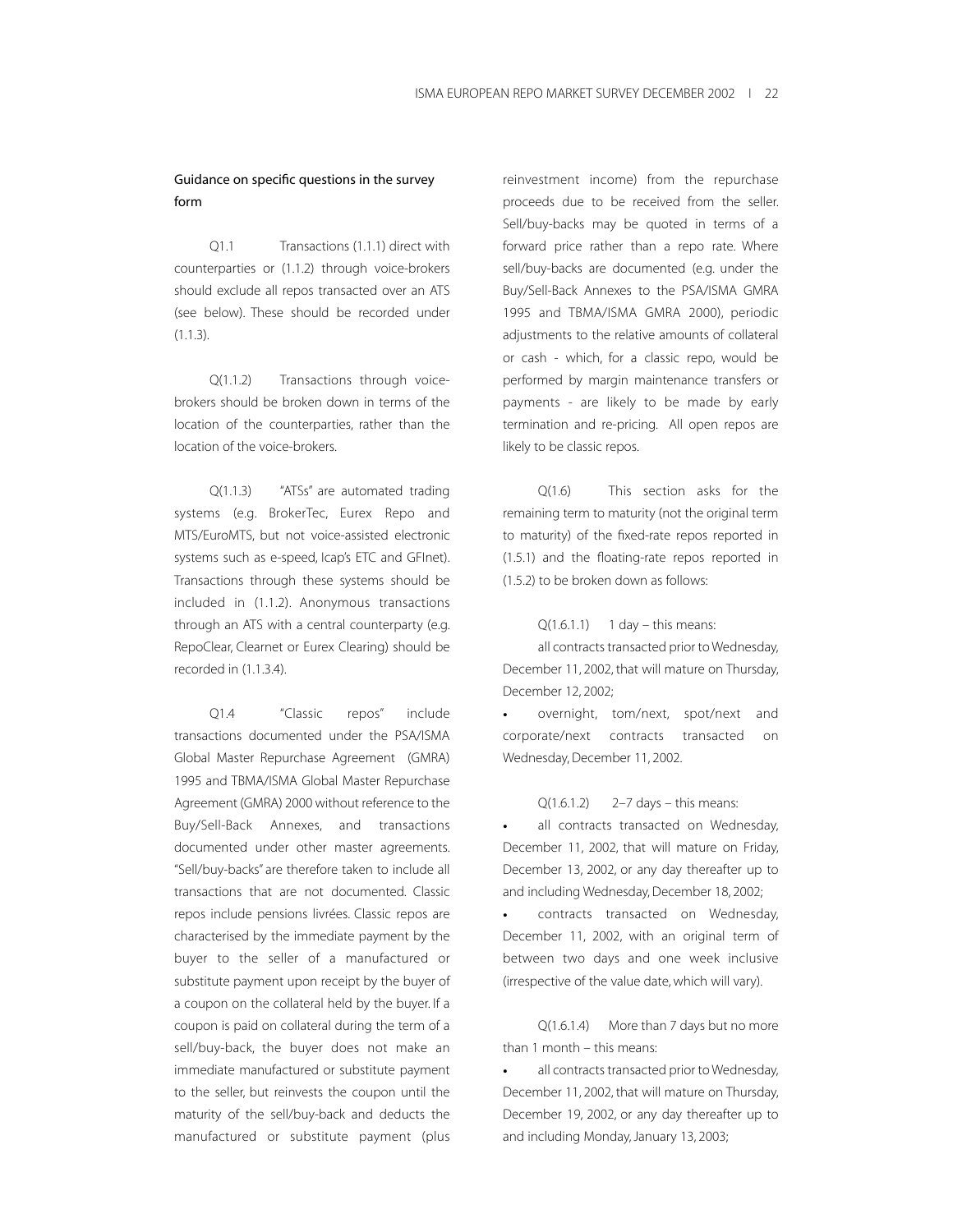contracts transacted on Wednesday, December 11, 2002, with an original term of between eight days and one month inclusive (irrespective of the value date, which will vary).

Q(1.6.4.1.4) More than 1 month but no more than 3 months – this means:

all contracts transacted prior to Wednesday, December 11, 2002, that will mature on Tuesday, January 14, 2003, or any day thereafter up to and including Tuesday, March 11, 2003;

• contracts transacted on Wednesday, December 11, 2002, with an original term between one month and one day, and three months inclusive (irrespective of the value date, which will vary).

Q(1.6.1.5) More than 3 months but no more than 6 months – this means:

• all contracts transacted prior to Wednesday, December 11, 2002, that will mature on Wednesday, March 12, 2003, or any day thereafter up to and including Wednesday, June 11, 2003;

• contracts transacted on Wednesday, December 11, 2002, with an original term between three months and one day, and six months inclusive (irrespective of the value date, which will vary).

Q(1.6.1.6) More than 6 months – this means;

• all contracts transacted prior to Wednesday, December 11, 2002, that will mature on Thursday, June 12, 2003, or any day thereafter up to and including Thursday, December 11, 2003;

contracts transacted on Wednesday, December 11, 2002, with an original term of six months and one day, or longer (irrespective of the value date, which will vary).

Q(1.6.2) Forward-forward repos are defined for the purposes of this survey as contracts with a value date of Monday, December 16, 2002, or later.There is therefore an overlap with corporate/next transactions. If the latter cannot be identified separately, it is accepted that they will be recorded as forward-forward repos.

Please confirm whether you have included your tri-party repo business in (1.6).

Q1.8 Eurobonds should be included as fixed income securities issued "by other issuers" in the countries in which the bonds are issued. This will typically be Luxembourg (1.8.10) and the UK (1.8.15). Equity collateral should be recorded in (1.8.22).

Q(1.8.16) "US in the form of fixed income securities but settled across Euroclear or Clearstream" means only domestic and Yankee bonds. This includes Reg.144a bonds, but excludes Eurodollar and US dollar global bonds, which should be treated as bonds issued "by other issuers" in the countries in which the bonds are issued. This will typically be Luxembourg (1.8.10) and the UK (1.8.15).

Q(1.8.17) The "EU Accession countries" are the Czech Republic, Estonia, Hungary, Latvia, Lithuania, Malta, Poland, the Slovak Republic and Slovenia.

Q(1.8.18) "Other OECD countries" are Australia, Canada, Iceland, Japan, Korea, Mexico, New Zealand, Norway, Switzerland,Turkey and the US. In the case of collateral issued in the US, only collateral settled across the domestic US settlement system should be included in (1.8.18). US collateral settled across Euroclear and Clearstream should be recorded in (1.8.16).

Q(1.8.22) "Equity" includes ordinary shares, preference shares and equity-linked debt such as convertible bonds.

Q2 "Total value of securities loaned and borrowed by your repo desk"includes the lending and borrowing of securities with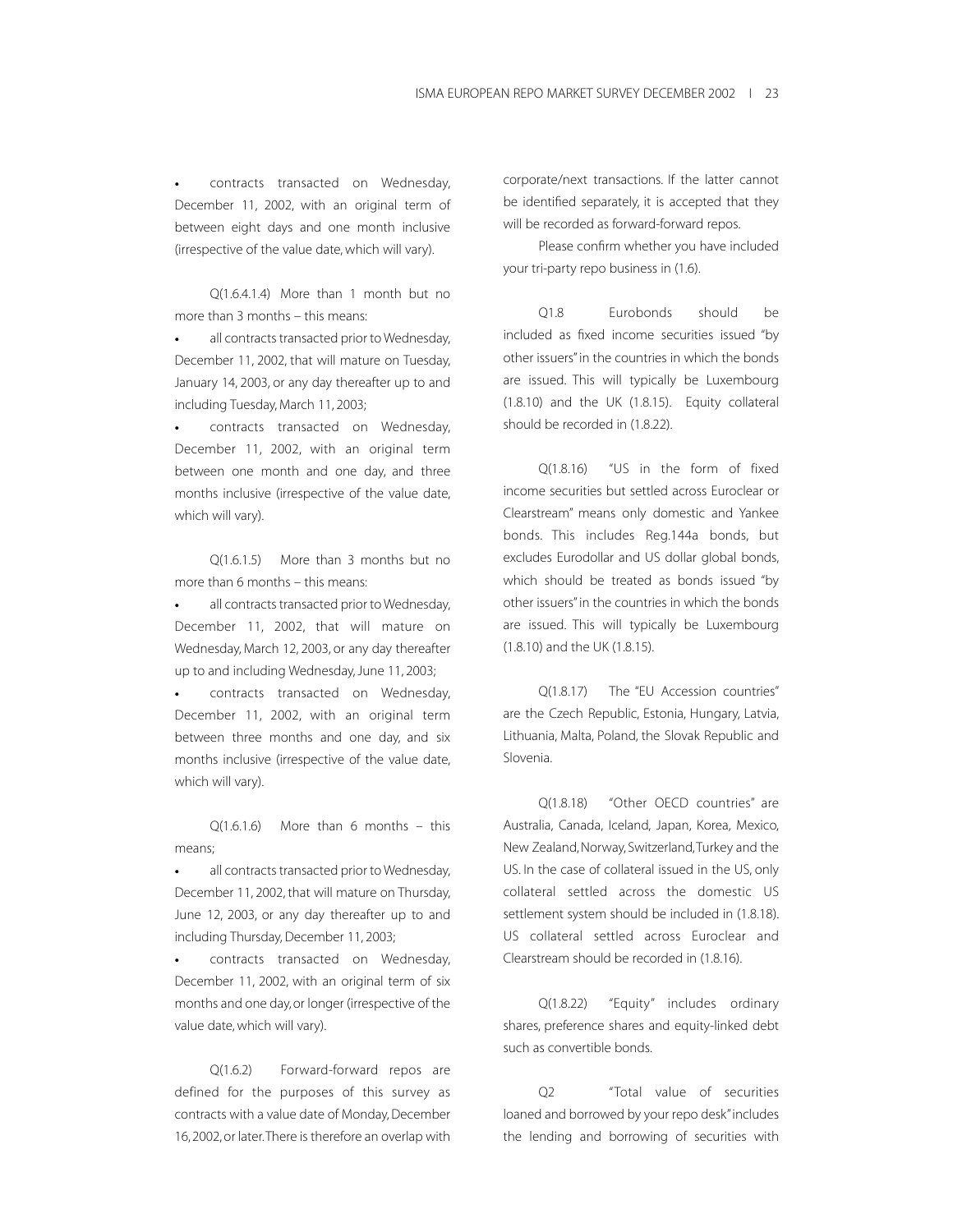either cash or securities collateral. Exclude any securities lending and borrowing done by desks other than your repo desk. If your repo desk does not do any securities lending and borrowing, this line will be a nil return.

Q3 "Active" means about once a week or more often.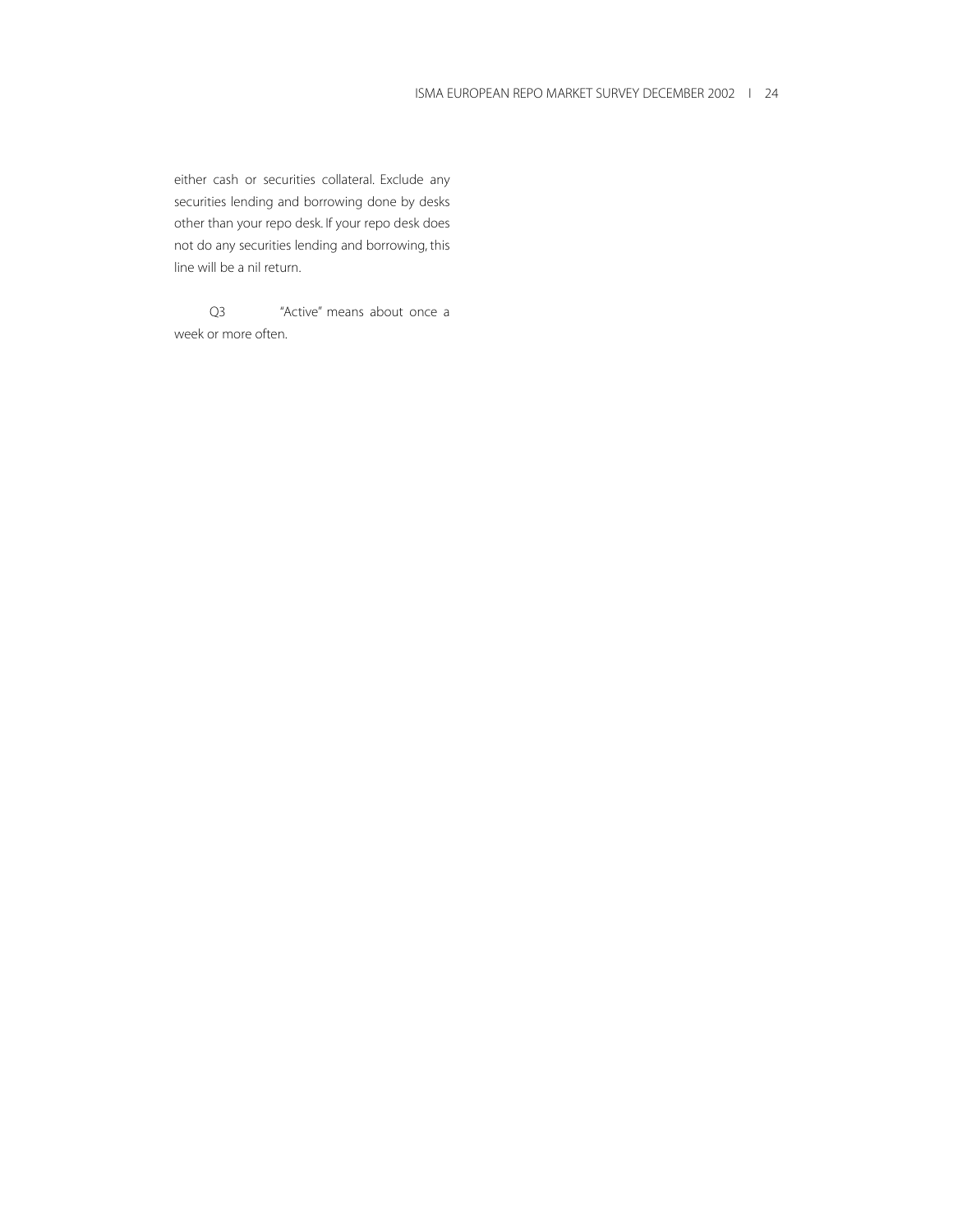# APPENDIX B: PARTICIPANTS IN THE SURVEY

The names of the participating banks are included in the list that follows. Company names provided here are as supplied by those involved in producing the survey. Names of ISMA member firms may not, therefore, precisely reflect the manner in which they are published in ISMA's online Members' Register.

- ABN Amro Bank
- Algemeine Hypothekenbank Rheinboden
- Allied Irish Banks
- Alpha Bank
- AXA Bank Belgium
- Banca d'Intermediazione Mobiliare (IMI)
- Banca Monte dei Paschi di Siena
- Banco Nazional del Lavoro
- Banco Popular
- Bank Austria
- Bank Brussels Lambert
- Bank of Ireland
- Bankgesellschaft Berlin
- Banque du Luxembourg
- Banque et Caisse d'Epargne de l'Etat
- Barclays Capital
- Bayerische Landesbank
- BBVA
- BHF Bank
- BNP Paribas
- Bundesrepublik Deutschland Finanzagentur
- Caixa Geral de Depositos
- Caja de Ahorros y Monte de Piedad de Madrid (Caja Madrid)
- CCF
- CDC Ixis Capital Markets
- Commerzbank
- Confederación Española de Cajas de Ahorros (CECA)
- Credit Agricole Indosuez
- Credit Lyonnais
- CSFB
- Daiwa Securities SMBC Europe Ltd
- DePfa Bank
- Deutsche Bank
- Deutsche Postbank
- Dexia
- DGZ-DekaBank
- Dresdner Bank
- DZ Bank
- EFG Eurobank Ergasias
- Erste Bank der Oesterreichischen Sparkassen AG
- Euroclear Bank
- Fortis Bank
- General Bank of Greece
- Goldman Sachs
- Halifax
- Hamburgische Landesbank
- Hessische Landesbank
- HypoVereinsbank
- IntesaBCI
- JP Morgan Chase
- KBC
- Landesbank
- Baden-Württemberg, Stuttgart
- Landesbank Sachsen Girozentrale
- Lehman Brothers
	- LRP Landesbank Rheinland Pfalz
- Merill Lynch
- Mizuho International
- Morgan Stanley
- Natexis Banques Populaires
- National Bank of Greece
- Nomura International
- Norddeutsche
- Landesbank Girozentrale
- Nordea Bank
- Omega Bank
- Rabobank
- Royal Bank of Scotland
- Sampo Bank
- Santander Central Hispano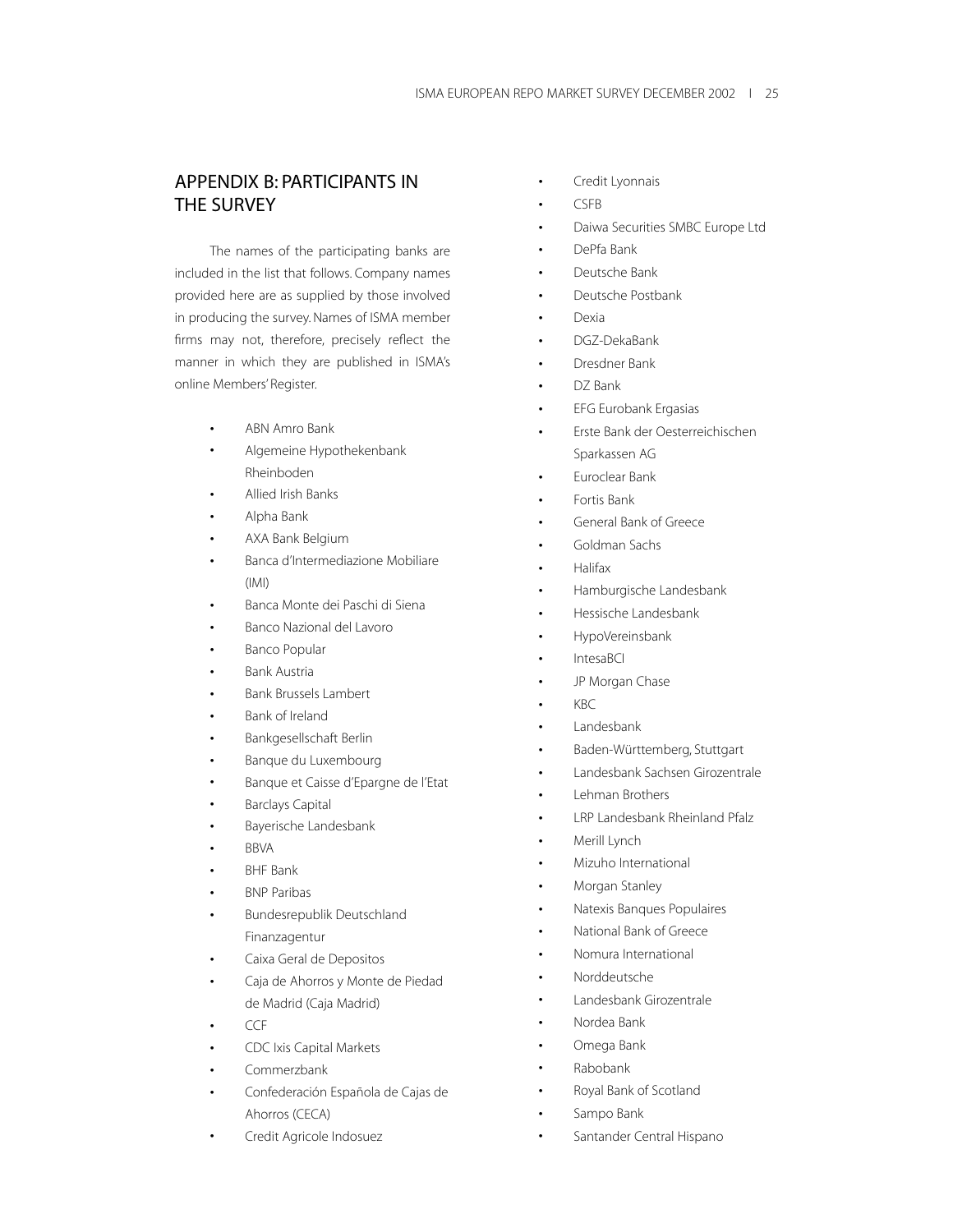- Schroder Salomon Smith Barney (Citigroup)
- SEB Finland
- Société Générale
- Tokyo Mitsubishi International
- UBS Warburg
- Ulster Bank Ireland
- Unicredit Banca Mobiliare
- Vereins und Westbank
- Zagrebacka Banka d.d.